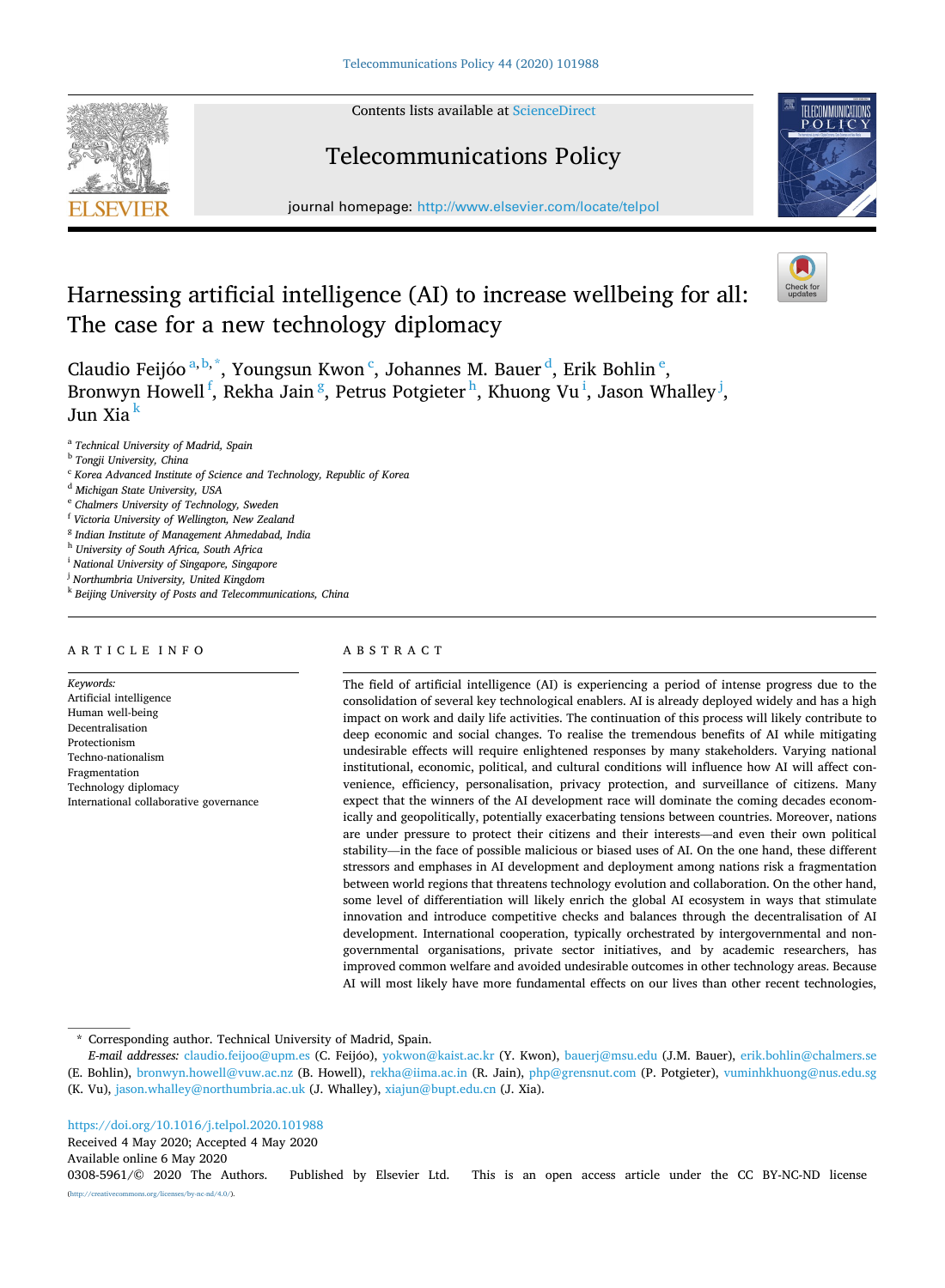stronger forms of cooperation that address broader policy and governance challenges in addition to regulatory and technological issues may be needed. At a time of great challenges among nations, international policy coordination remains a necessary instrument to tackle the ethical, cultural, economic, and political repercussions of AI. We propose to advance the emerging concept of technology diplomacy to facilitate the global alignment of AI policy and governance and create a vibrant AI innovation system. We argue that the prevention of malicious uses of AI and the enhancement of human welfare create strong common interests across jurisdictions that require sustained efforts to develop better, mutually beneficial approaches. We hope that new technology diplomacy will facilitate the dialogues necessary to help all interested parties develop a shared understanding and coordinate efforts to utilise AI for the benefit of humanity, a task whose difficulty should not be underestimated.

## <span id="page-1-0"></span>**1. A new, international game changer**

The confluence of several enablers is greatly advancing artificial intelligence (AI). They include: (i) the exponential growth of available data to train learning machines; (ii) more powerful computer-processing capabilities, which can be used in deep neural networks and other learning techniques; (iii) advances in algorithms that greatly increase the effectiveness of machines to solve a variety of problems across industries; (iv) the decades-long accumulation of software in general as a cultural-technological heritage; and (v) the rapid cost decreases and hence widespread availability of complementary technologies, such as ubiquitous connectivity, ubiquitous computing, and the internet of things (IoT).

Although technology has not yet succeeded in creating "strong" AI that is functionally equivalent to a human's intellectual capabilities, increasingly capable versions of "weak" AI that are focused on narrow tasks have become very powerful. Consequently, AI is increasingly embedded in business and daily life processes, and AI-driven tasks are reshaping businesses, markets, and industries.



**Fig. 1.** AI policy paths in the EU, United States, and China (as of 2020). Source: Own elaboration.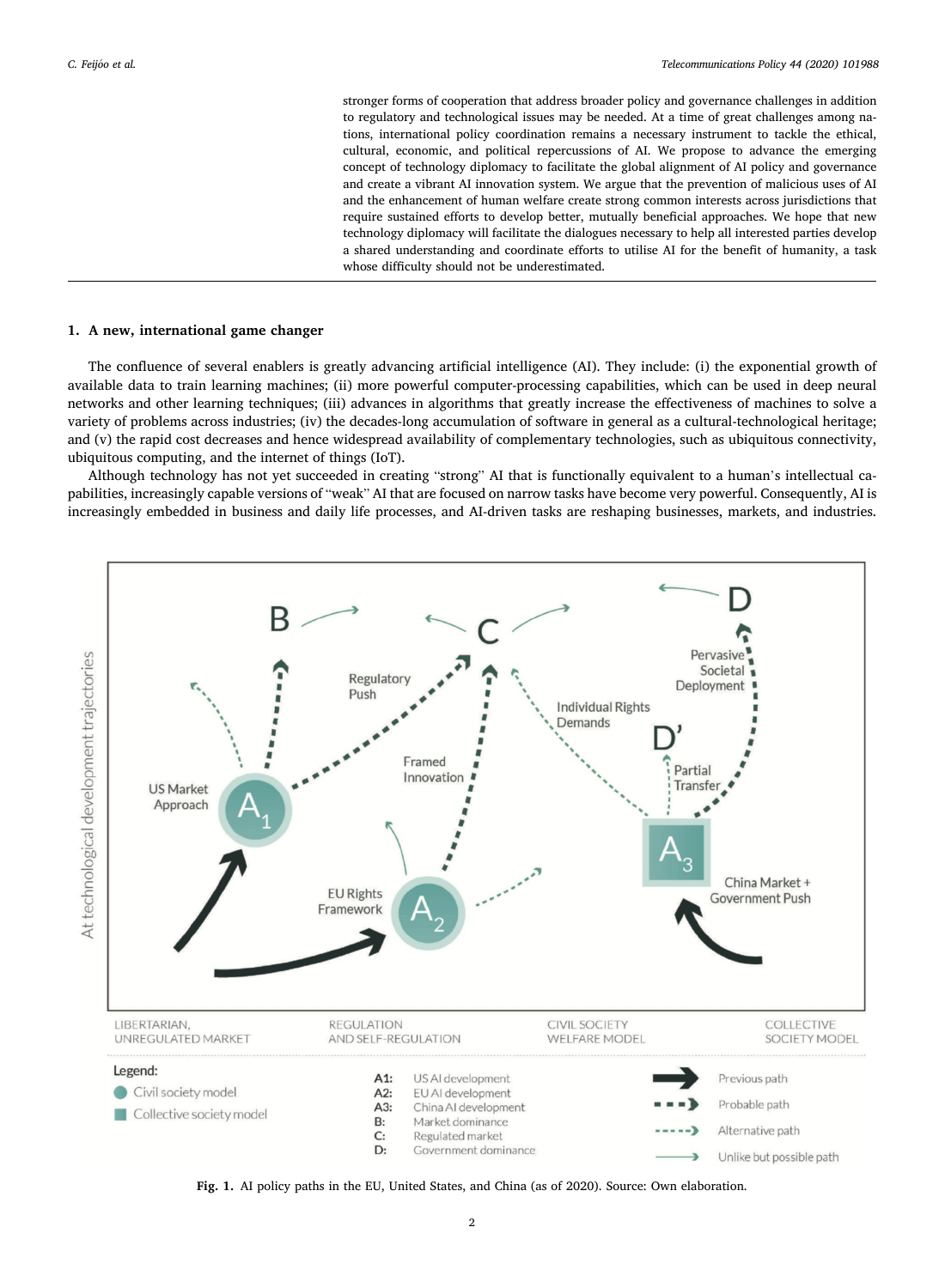Experts and analysts compare this process to a new industrial revolution in terms of its capacity to change economy and society. AI is poised to transform not only how we think about productivity or our relationship with our environment, but also elements of national power. Just as past industrial revolutions have increased the power and influence of nations that used technology more widely, AI has the potential to become a similar game changer at the international level.

In fact, international competition has already begun. A full-fledged race for AI breakthrough technology is underway among the United States, China, and more recently, the European Union (EU) and other countries, such as Korea, Japan, Russia, and India (see the papers in this special issue). It is widely expected that the winners will dominate the coming decades economically and geopolitically (Bremmer & [Kupchan, 2018\)](#page-12-0). A high-level assessment shows that the United States and, to a lesser extent, the EU have advantageous positions in research and innovation capacity, but that China is benefitting from its head start in applications and business-to-consumer use cases [\(Craglia et al., 2018](#page-12-0)).

In a highly stylised fashion, [Fig. 1](#page-1-0) below illustrates different policy paths for China, the EU, and the United States in the competition to lead AI developments. The solid arrows symbolise each region's historical path towards its present combination of market and regulatory actions: A1 gives pre-eminence to technology development via market forces, whereas regulation is the predominant driver along the path leading to A2. Both the market-driven and regulation-driven paths allow multiple continuing trajectories. They lead to several possible combinations of technology development and society welfare. Two likely more steady states are represented by areas B and C. State B encompasses technical and institutional arrangements in which free markets solutions prevail. State C includes approaches that embrace strong regulation of AI with the goal to strengthen welfare in a civil society framework. From the present status quo of A1 and A2, not all developments are equally likely (represented by different line thickness). For example, the market-based model of A1 could evolve toward less regulation, even though this is unlikely. Alternatively, A1 could continue to exist as a market-based option (state B in [Fig. 1](#page-1-0)) or it might develop into a more strongly regulated model (state C). A2 will most likely evolve toward C, even though there is a slim chance that it might migrate toward B or D (see below).

A key distinction from previous, technological developments is China's new role. Its AI plan leverages the momentum provided by the government and private companies to move beyond the outcome that the market alone could provide (with or without regulation). This is represented by A3, which differs from the combinations of market forces and regulation that lead AI development in the EU and the United States. China has been able to mobilise resources for AI that combine a long-term vision of technological development that is independent of the policy cycle and builds on a different set of societal values (represented in the figure by a square). Similar approaches are not available in democracies because of limits on government power and popular mandates from the electorate that do not allow comparable discretionary state action, but rather build on a civil society set of values (represented in the figure by circles).

From A3 in [Fig. 1](#page-1-0), there are three alternative continuing paths. The first track leads back to C, possibly because of strong demand for individual rights by the public. This would eventually constrain China's technologically driven AI ambitions. The second track is an intermediate and probably unstable situation depicted in D', where there are more advanced technological deployments, but they are not fully translated into societal advantages. The third track - advanced technology – is probably most aligned with China's present vision for AI. It opens the door to a new type of society, in which AI is used to advance collective societal goals, even if those come at the expense of individual rights, a "brave new world" (state D). It is important to stress that B, C and D are not definite scenarios. Rather, they represent a continuum of options for the countries and regions depicted in [Fig. 1](#page-1-0) and for other countries looking to chart their own AI development path. In fact, it is too early to tell which of these steady states will be pursued, whether multiple models will coexist, or whether convergence to one or two models might occur. Moreover, it is too early to evaluate fully the strengths and weaknesses of the alternative models and their repercussions for wellbeing.

Chinese policy making gives high priority to both (national) social and economic development. The overall ambition is to achieve the goal of the Chinese Communist Party (CCP), which is for China to catch up and eventually surpass Western industrialised countries. The approach to policy making is radically practical; several different strategies are tested in pilot projects. Depending on the outcomes of these pilot tests, policies are either abandoned, refined, or rolled out across the country (Stepan & [Duckett, 2018](#page-13-0)). Experts and political scientists have coined terms, such as "techno-socialism," to describe the Chinese government's strategy to exploit technologies, including AI and big data, to boost development in a framework of social control ([Fischer, 2018](#page-12-0)). Of course, an interesting question is whether this new model will stay confined to China or will migrate to other geographies, possibly inducing market economies to lean toward more authoritarian approaches.

Summarizing this international competitive dynamic, some experts note that "… AI-induced disruptions to the political and economic order will lead to a major shift in how all countries experience the phenomenon of digital globalisation" ([Lee, 2018](#page-12-0)). Moreover, it is no longer possible to assume that technology automatically results in social progress. For example, data from the United States and EU countries suggest that, in general, material conditions have improved much more than the quality of life perceived by citizens or society at large [\(OECD, 2017](#page-13-0)). This is akin to a "saturation effect" in which increased income does not contribute to a proportional increase in happiness. Thus, AI has the potential both to increase wellbeing and to undermine it.

This article examines the rationales for the increasing competition in AI between countries and jurisdictions. It investigates potential measures to relieve the tensions associated with growing competition in AI development and to enhance the diversity and complementarity of the global AI innovation ecology. To attain these goals, the next section discusses the differences in the development of AI across jurisdictions. The following section three offers a brief sketch of the emerging international struggles between the major players in AI development. Section four further describes three stages of the ongoing process of international competition: (i) techno-nationalism, (ii) protectionism, and (iii) fragmentation. We argue that important global players have already moved into the second of these stages in 2020 and are approaching the third stage. Possible social and economic disruptions are presented briefly in section five. The final two sections discuss the status of cooperation in AI and outline the main contours of a *new technology diplomacy*  designed to complement and integrate the numerous other efforts intended to develop AI that serves the common good.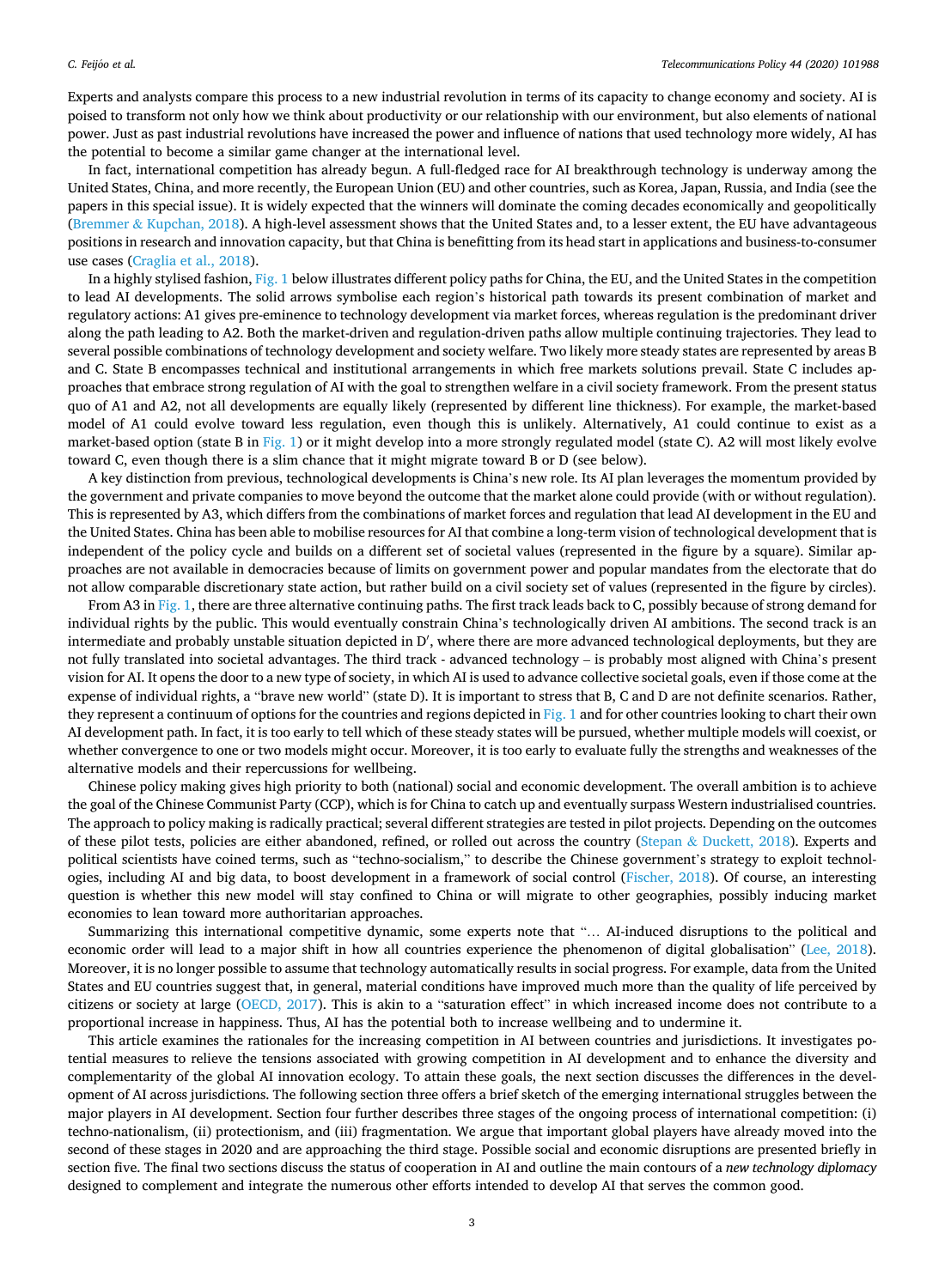#### **2. Compartmented innovation ecosystems**

A first observation is that AI innovation ecosystems are developing relatively independently of each other in different countries and regions. Some connections exist between researchers at universities and research centres in different countries. Major technology companies also have set up basic research centres and funding in other locations, often with the goal to tap local talent and benefit from local developments (see the paper by Righi, Samoili, López et al., in this issue). Presently, there are no AI standardisation initiatives comparable to other domains, such as mobile communications. This is possibly because the two technological and economic hegemonic powers are far ahead of other countries and feel no need to form alliances. For instance, the foreign presence in the AI ecosystem in China is low, although there are some minor exceptions through above-mentioned company research centres, university collaboration, and individuals working in start-ups and venture capital (Feijóo [et al., 2019\)](#page-12-0).

The hardware and software that is driving most AI developments is dominated by US companies, such as Qualcomm and Nvidia in chips and Google's TensorFlow software. To reduce this dependence and especially since the US ban on certain high-tech exports (whether it is upheld or not), the main Chinese tech companies (Baidu, Huawei, Alibaba) have accelerated plans within the Made in China 2025 policy to build their own AI chipsets. Much of the software, including TensorFlow, is open source and therefore fully available to anyone who wishes to use it. Nevertheless, considerable influence remains with organisations that fund software development and the community that coordinates projects that make use of any given open-source, software version.

It is generally acknowledged that the EU leads in terms of the number of experts in AI, followed closely by the United States and, at some distance, China ( $Ng$ , 2018). The EU and United States lead not only in terms of the absolute number of experts but also in their level of expertise. Here, universities are supposed to be the engines to produce human capital, not only by training new scientific and technological talent, but also by conducting basic research. However, it is less clear that this lead extends to university rankings where China is closing the gap. Nor is it clear that it extends to the cultivation of relevant business and managerial expertise, where China may have an advantage by dint of its greater deployment rate. As countries move beyond a focus on growing the number of individuals with post-graduate education, improving the quality of student education and training are emerging as arenas for AI competition [\(Zhang,](#page-13-0) [2018\)](#page-13-0).

Differences across jurisdictions also reflect user behaviour and culture, government policies and supports, and the level of privatepublic partnerships. There are three reasons for China's success in business-to-consumer AI implementations. They are the swift adoption of applications by users who generally embrace technological novelties; that the government favours national security, stability, a positive impact on social welfare, and a strict control of cyberspace (Puig, Dai, & [Melo, 2014](#page-13-0)) over privacy and individual rights; and that China's large companies are particularly supportive of this collaboration with the government ([Zhong, 2018](#page-13-0)). A combination of large state subsidies, government research and development (R&D) funding, tailored regulations, market entry barriers, lax protection of individual rights (e.g., in the area of privacy), localisation, and rapid technology adoption by consumers provide the Chinese AI market and domestic companies an edge over foreign competitors (see the paper by Arenal et al. in this issue).

An additional key difference is related to responses to the large-scale implementation of AI solutions. Outside China, this has triggered an intense debate about privacy and abuses arising from algorithmic decisions. Critical views in the EU and the United States are on the rise. The [European](#page-12-0) General Data Protection Regulation (GDPR) is one main, practical outcome of these concerns (European [Commision, 2016](#page-12-0); [World Economic Forum, 2018a\)](#page-13-0). Generally, the United States is more favourable to self-regulation by companies and voluntary codes of conduct. In the wake of increasing concerns about their power, leading tech companies have indicated a willingness to accept external, if only partial, regulation. These proposals are arguably motivated by endeavors to protect existing market positions from both local and (especially) international competition. In China, public criticism of the privacy risks of AI refers only to the usage of companies and never of governmental bodies, because the latter could be interpreted as lack of loyalty to a policy highly supportive of AI developments. AI experts based in China claim that the country is catching up and is paying increasing attention to ethics, at least in specific domains, as evidenced by a recent draft proposal for AI ethics guidelines. The most prominent examples cited are AI ethics regarding driverless cars and robots, although there is also some concern about AI in general or data ownership liability. It is worth noting that presently the practice of ethical review for research programs—government-sponsored or privately-funded—remains elusive in China. This can sometimes be disturbing when it comes to potentially negative consequences of the deployment of some high-tech developments or innovations. In effect, China's scientific, industrial, and political institutions have yet to meaningfully embrace the notion of technology ethics. Another major argument discussed in China is the strong focus on solving specialised problems at the expense of concerns about the societal implications of AI. In the long run, this could lead to considerable contradictions between the benefits for specific application areas and the overall effects of AI on society.

In summary, the calls for policy support voiced in the EU and the United States focus on algorithmic transparency and account-ability ([Garfinkel, Matthews, Shapiro,](#page-12-0)  $\&$  Smith, 2017) and warn about the outsourcing of moral responsibilities to algorithms. In contrast, the focus in China is more on placing AI within the scope of the rule of law (People'[s Daily, 2018](#page-13-0); [Tan, 2018\)](#page-13-0), even if the pervasive usage of AI in China has highlighted that the absence of a more forward-looking perspective could lead to a lack of verifiable algorithms or trustworthy devices and systems. Across all jurisdictions, research into AI engineering and technology perspectives continues to dominate. Social scientists, primarily in business, economics, and the humanities contribute a comparatively low number of papers ([Shoham et al., 2018\)](#page-13-0).

Military and defence involvement are another salient feature of the AI innovation ecosystem in many countries. Many AI breakthroughs have dual use and can be put to civilian and military uses. China's People's Liberation Army considers modern warfare as "systems confrontation … waged not only in the traditional physical domains of land, sea, and air, but also in outer space, nonphysical cyberspace, electromagnetic, and even psychological domains" ([Engstrom, 2018\)](#page-12-0). To this end, AI could speed up military transformation by means of intelligent and autonomous unmanned systems. It could provide AI-enabled intelligence analysis, war-gaming,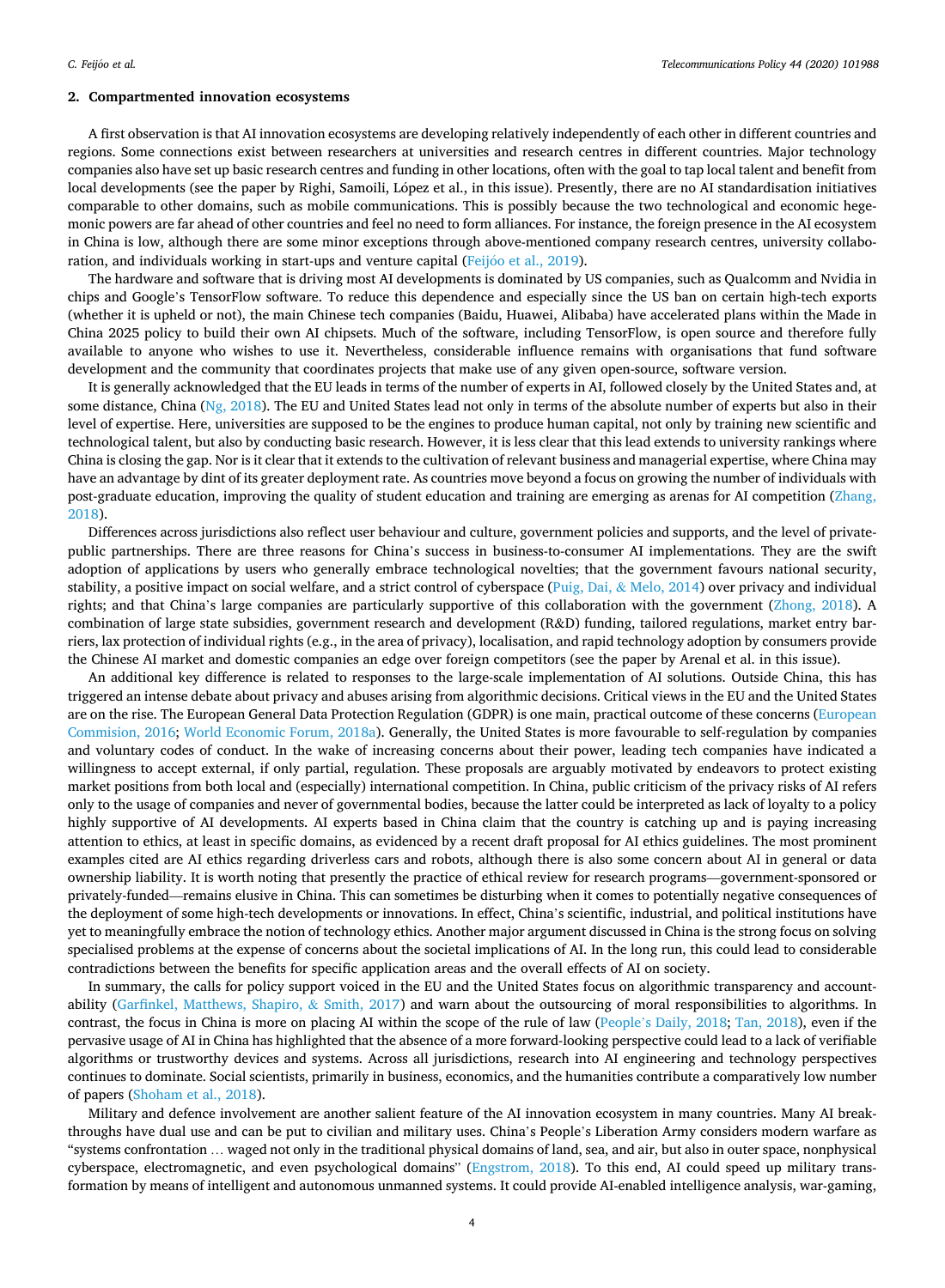simulation, and training; defence, offence, and command in information warfare; and intelligent support for command decision-making ([Kania, 2017\)](#page-12-0). Of course, the different strategies enacted by countries reflect their capacity to shape the international governance of cyberspace according to their own interests [\(Godement et al., 2018](#page-12-0)).

## **3. International spillovers: Heading for data and service colonialism?**

The logic of internationalisation, which has been evident over many years in the global expansion of physical infrastructures, markets, cultures, and ideologies, is also visible in information and communication technologies (ICTs). Major providers of AI solutions are extending their international reach mostly through cloud computing solutions. Resources to process data for AI services are available in this cloud, also referred to as AI-as-a-service (AIaaS). Emerging 5G wireless communications are also considered to be a technology that supports these deployments. The "cloud strategy" for AI provision is a favoured business model. High, upfront, fixed costs of AI in combination with economies of scale and scope in development and operation make AIaaS more economically attractive than proprietary AI (see the paper by Wagner in this issue).

By generalizing Simón [and Speck](#page-13-0)'s (2017) ideas to any geography, a scenario could unfold in which small countries are using existing foreign investments in infrastructures, transport, telecommunications, and utilities and exchanging data for services or ICT infrastructures. This could eventually create a new form of dependence between countries with leading AI companies and those without such capacity, in a process combining aspects of digital imperialism and digital colonialism (Couldry & [Mejias, 2019](#page-12-0); [Jin,](#page-12-0) [2015\)](#page-12-0). Furthermore, any governments especially worried about potential social unrest within their borders may find ways to use technology and particularly AI for control and surveillance to achieve enforced social harmony and stability [\(Griffiths, 2018\)](#page-12-0).

Following the logic of this scenario, in mid-2018, China started to promote a so-called digital Silk Road, an extension of the Belt & Road Initiative (BRI). This included 5G, quantum computing, nanotechnology, AI, big data, and cloud computing and was helping other countries to build digital infrastructures and develop Internet security. According to the Chinese government, it will help to build "a community of common destiny in cyberspace" ("[A web of silk,](#page-12-0)" 2018). The goals of such an initiative would be to "create export markets for Chinese technology; establish a bigger base for Chinese technological development through access to data; provide physical infrastructure for the BRI; and boost goodwill towards China in beneficiary markets" ([Gold, 2018\)](#page-12-0). In addition, the BRI has tended to be interpreted more from economic and trade perspectives than through a political, if not ideological, lens, which can hinder the full grasp of the actual scenarios. The extent to which markets have been opened for Chinese technology can be gauged by the extent to which technologies, such as facial recognition, are being sold to relatively impoverished African nations, such as Zambia and Uganda.

The United States and the EU have no defined initiative comparable to the BRI to extend their technological influence globally. The creation of international spillovers were left to private companies with some support from public, foreign affairs, and international trade policies. This approach has further fragmented the policies of nations that have historically been close allies so that their focus is on companies and not countries. For example, Australia, a long-time trade and military ally of the United States and the EU, is moving to implement discretionary taxes on companies, such as Google and Facebook, at the same time that it has banned the deployment of Huawei equipment in its 5G infrastructure. Given the fragmented response to the BRI, the EU has started to compensate for and/or collaborate in these developments with the launch of the first EU-China investment fund in July 2018. The fund is backed by the European Investment Fund as well as other Chinese and European institutional and private investors. However, the fund targets only those mid-cap companies with high growth potential in Europe and China, in areas such as healthcare, high-end industries, consumer goods and business services. In fact, experts agree that more public investment in AI and robotics is needed to maintain EU competitiveness. The EU need is likely to be compounded by challenges to cooperation with its traditional partner, the United States [\(Marcus, Petropoulos,](#page-13-0) & Yeung, 2019).

#### **4. The risk of inefficient fragmentation**

The pursuit of diverse approaches to exploit AI can increase the number of experiments and hence accelerate the process of trial and error that drives innovation (McAfee & [Brynjolfsson, 2017](#page-13-0)). However, because many AI applications also need coordination to realise their full potential, there is likely a non-linear relationship between diversity and innovation. To some extent, diversity and innovation complement each other, but if the ability to learn from diversity is reduced, innovation may suffer. Techno-nationalism, protectionism, and dysfunctional fragmentation are all scenarios that potentially undermine this innovation dynamic and threaten the realisation of the full benefits of AI. Thus, it will be important to prevent the sector from fragmenting to an extent at which complementary innovation slows. However, some level of diversity and fragmentation are acceptable if they support innovation.

#### *4.1. Techno-nationalism*

China is leading the investment in markets based on new technologies, particularly AI. In 2017, it was responsible for 48% of all investments going to AI start-ups globally, surpassing the United States for the first time ([CBInsights, 2018\)](#page-12-0). In Western countries, these markets are typically led by the private sector with some support from public bodies. However, as explained above and stated by

<sup>&</sup>lt;sup>1</sup> Refer to Inside Africa'[s increasingly lucrative surveillance market \(2020\).](#page-12-0)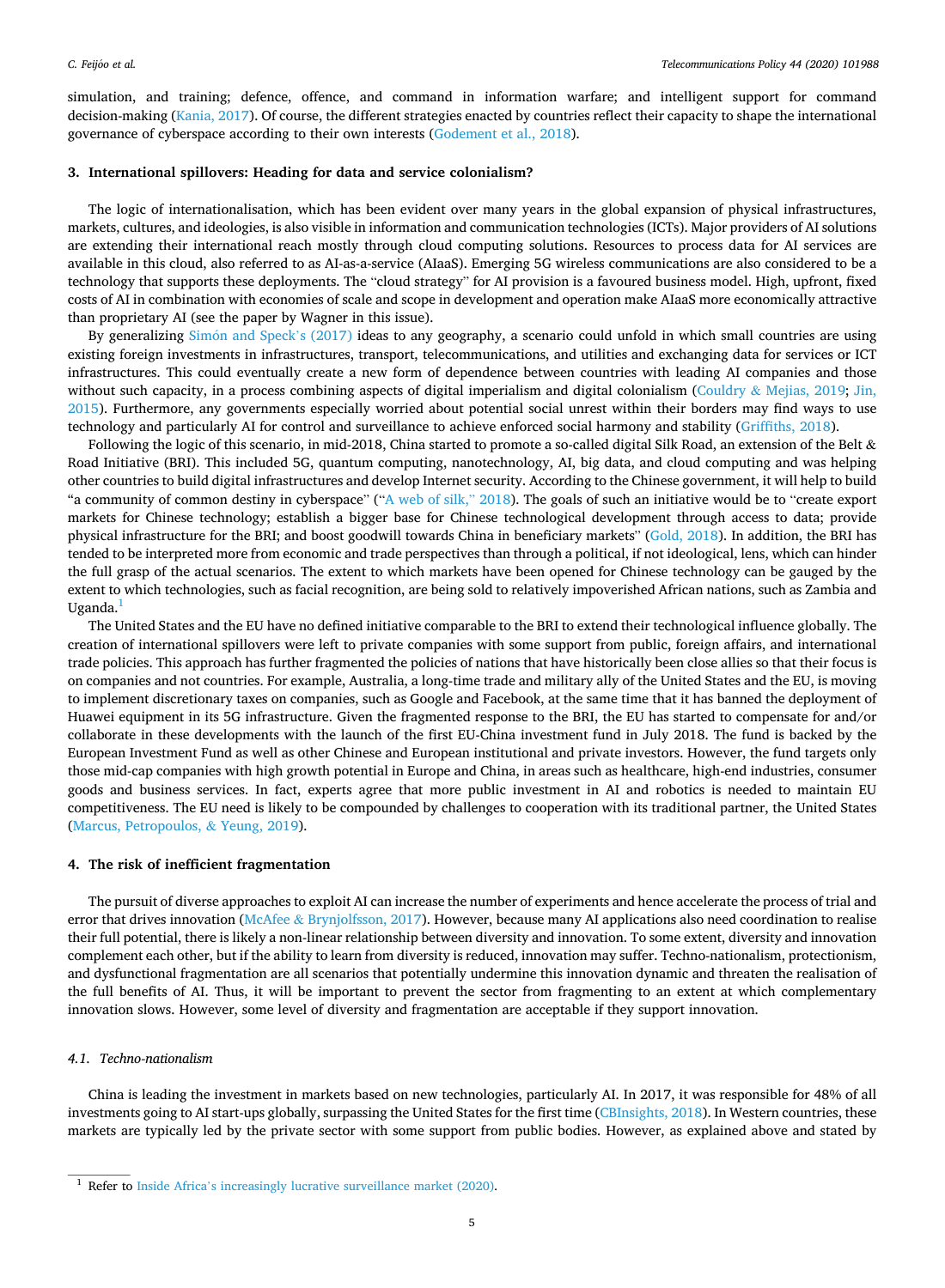[Bremmer and Kupchan \(2018\),](#page-12-0) in the case of AI, "in China the leadership comes from the state, which aligns with the country's most powerful companies and institutions, and works to ensure the population is more in tune with what the state wants." This policy makes it difficult for foreign companies to participate in the markets of most of China's high-tech sectors. The general opinion held by experts at foreign companies is that innovation-related markets in China are still closed. Therefore, there is still a major clash between the objectives of opening the market and collaboration on the one hand, and China becoming technology independent on the other hand [\(Fabre, 2018](#page-12-0)). Over the past decade, China has been engaging in so-called "market for technology" swaps when dealing with foreign direct investment, a practice now officially termed by the United States as "forced technology transfer." Again, experts disagree on future developments, and opinions range from further opening through enhanced IP framework protection and the promotion of collaboration, to more barriers.<sup>2</sup> These barriers might be lower in service sectors, such as healthcare or mature manufacturing industries. However, so far, no foreign companies have made any major inroads in the case of AI. These include domains where there are not cutting-edge Chinese companies, such as enterprise AI, or recruitment.<sup>3</sup> At the same time, historical issues, such as IP protection, appear not to be a relevant concern with respect to the development of the AI industry in several subdomains, in which China is a leading force, and foreign companies have set up research centres in China to tap into local talent.

This perception that there is no friction-free, international collaboration in AI has two main effects. First, solutions are developed independently and may only be valid inside a country because they do not meet or conform to international/other jurisdiction standards. Second, there is a permanent temptation in other jurisdictions to retaliate with protectionism to compensate for the lack of opportunities in the closed market. Retaliation is also likely where foreign-controlled AI applications result in apparent extraction of wealth from other jurisdictions, e.g., Australia's intended tax on online platform firms discussed above. In other words, as barriers are erected, the incentives for openness and collaboration are eroded, resulting in ever more fragmentation.

However, there is another and potentially even more important factor. As discussed, AI is a technology with outstanding security and defence applications. Nations are under pressure to protect their citizens, their interests at home and abroad, and their own political stability in the face of possible malicious or fraudulent uses of AI. Thus, the grounds for an argument in favour of technonationalism are already present and rapidly gaining more support. It could take the shape of explicit and strict conditions on the participation in market development, such as server location, involvement of local companies and access to users' data, or implicit policies and behaviours that ultimately lead to a closed market, or a combination of both. In any case, China already has a clear head start in the establishment of control mechanisms for policy-based market configuration. We also conjecture that the countries with the capacity to build AI systems by themselves are also behaving similarly in the policy domain, although all of them deny that this is the case.

#### *4.2. Protectionism*

Apart from techno-nationalism, protectionism is an additional factor that increases the chances of a general outcome in favour of undesirable fragmentation. On one side, there is a growing reluctance among foreign companies to use Chinese technology due to the above-mentioned asymmetries in the regulatory treatment of firms across jurisdictions and the difficulties in getting access to the Chinese market. On the other side, the increasing amount of Chinese investment abroad<sup>4</sup> in both infrastructures and cutting-edge technology companies, which have captured some key intellectual property, has led EU and US institutions to rethink existing mechanisms for the supervision of foreign investment in key sectors and the consideration of safeguards for technologies regarded as crucial for national competitiveness. Using a range of economic and national security arguments, some governments have vetoed the participation of foreign companies in activities that they consider critical.

A central source of these concerns is the direct or indirect involvement of China's government in investments and the implications of this involvement for access to dual-usage (civil and military) technology and the resulting political and economic influence that may arise. Although it is tempting to focus on specific cases and technologies, the broader picture may be overshadowed. The tensions between China and other countries in this area are as much about China's emerging role at the centre of the world economy and the struggle for hegemony between the United States and China as it is about the specific technology in question.

A major example of this growing wave of protectionism is the increasingly touchy relationships between governments and vendors

The case of car manufacturing is relevant. As of [Ma, 2018](#page-12-0), with a view to stimulating the development of electric cars, China has lifted the limitations on foreign participation in this industry.<br><sup>3</sup> Some partial exceptions are perhaps the area of smart cities, where companies such as Cisco or Siemens have participated in developments, and

the area of cloud computing, where Amazon, Microsoft, and IBM are present in alliances with Chinese companies whose market shares are small and future prospects weak. 4 Chinese investments in Europe have grown from €16 billion in 2010 to €35 billion in 2016. In a historic shift, the flow of Chinese direct in-

vestment into Europe has surpassed the declining flows of annual European direct investments into China (Seaman, Huotari, & [Otero-Iglesias, 2017\)](#page-13-0).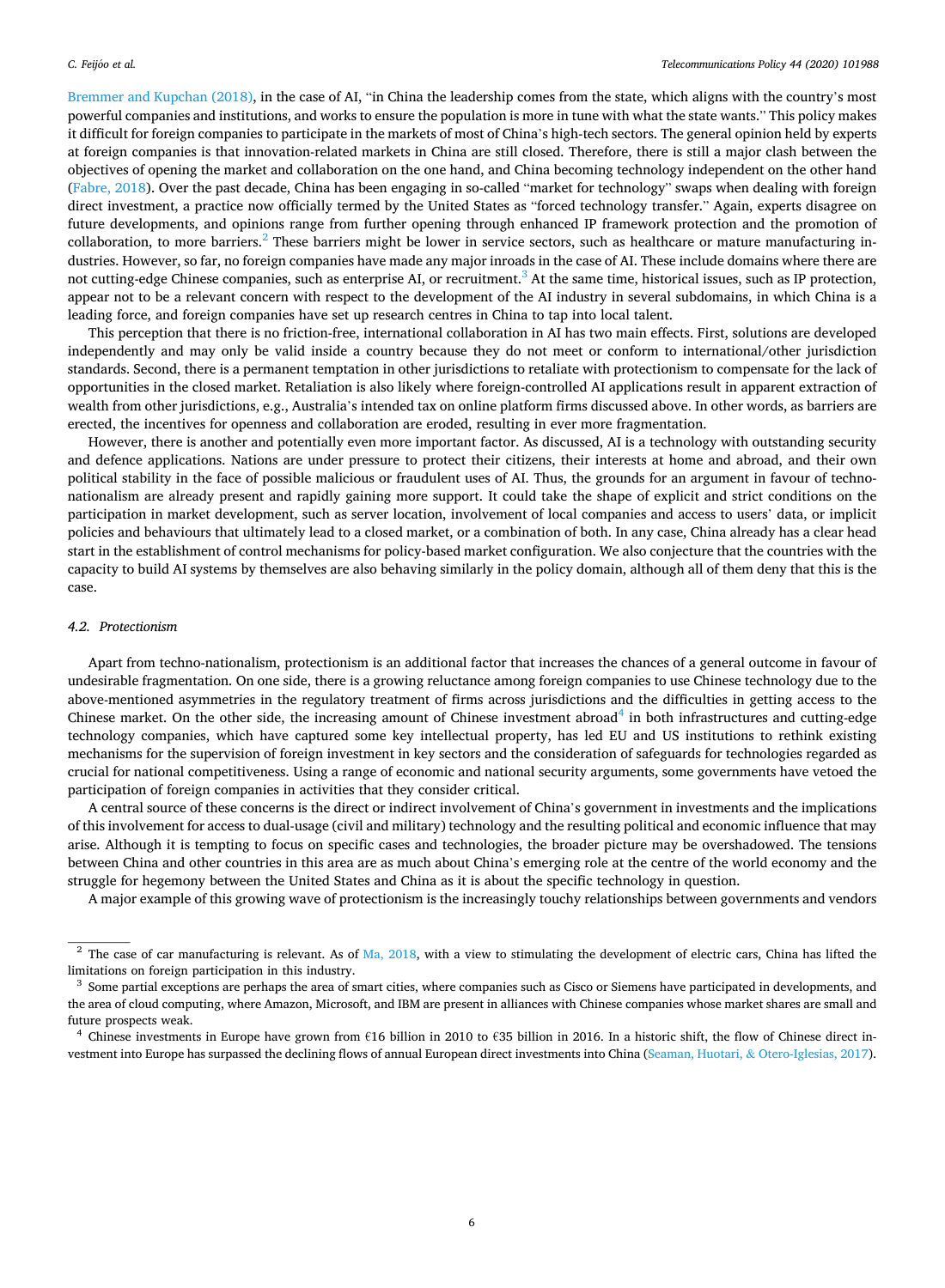of telecommunications equipment, including hardware and software, cloud provision and cybersecurity,<sup>5</sup> as well as the launch of, or threat to launch, new taxes on imports<sup>6</sup> from both the United States<sup>7</sup> and China. Recently, this tendency is aptly illustrated by the banning or attempts to ban the use of Zoom, a synchronous meeting or teaching, web-based software and whose popularity dramatically increased due to the Covid-19 pandemic. Some commentators argued that the software possessed security flaws, was developed in China, and that one of its data centres is in China. Despite the security patches and the changes in the flows of information of this software for non-China users, the debates illustrated how arguments for protectionism are already well-entrenched in many societies.

According to [Bremmer and Kupchan \(2018\)](#page-12-0), this new protectionism may take the form of bailouts, subsidies, and "buy local" requirements designed to bolster domestic companies and industries. They do not necessarily circumvent World Trade Organisation (WTO) commitments that have already been weakened by actions taken by the current US administration, but rather exploit the current inability to update and strengthen existing global trade rules. In fact, according to the European Commission, China already has the second highest number of active trade barriers, including both behind the border and at the border measures ([European](#page-12-0) [Commission, 2017](#page-12-0)). Other countries may soon enact their own barriers, further restricting the flow of goods and services globally.

#### *4.3. Fragmentation*

Excessive fragmentation of the tech commons<sup>8</sup> is potentially the major, ultimate effect of techno-nationalism, protectionism, and the global tech competition. In fact, China's internet users already see a different applications-and-services picture than those in the EU and United States.<sup>9</sup> This differentiation started as a result of the Great Firewall. Now, however, Chinese providers have grown large and innovative enough to inhabit most of the available market space. Little if any room would be left for foreign products and services, even if the restrictions were to be lifted. $10$ 

5G networks are becoming or might become an example of this possible fragmentation of technology with "politically divided and potentially noninteroperable technology spheres of influence" ([Triolo, Allison,](#page-13-0) & Brown, 2018). One sphere would be led by the United States and supported by technology developed in Silicon Valley, and another led by China and supported by its cadre of highly capable, digital platform companies. Outside of these two camps and arguably caught between them would be several other spheres - the EU, Korea, Japan - that possess some form of 5G industry and 5G-related innovation capabilities. The paper by Taylor on quantum computing in this issue revolves around the competition between the United States and China.

Fragmentation will create a much messier technology evolution (Bremmer & [Kupchan, 2018\)](#page-12-0) with less competition, oligopolistic market structures in different territories, and the solidification of the influence of state decisions. Perhaps the best example of the consequences of fragmentation is global cybersecurity, where the incentives for aligned and cooperative research and protection across different geographies could well disappear. In addition, access for companies and users to supply chains would be more complicated, and they would face more restrictions to data flows and other barely discernible or invisible barriers. Generally, the opportunities for doing business would decrease, and collaboration across jurisdictions would be less reliable and fraught with challenges and obstacles. Countries would face the difficult choice between using technology from foreign (potentially hostile) owners and risking a go-it-alone strategy under which they might fail to develop technologies themselves that were adequate for use by the business sector or in defence. This is discussed in more detail in the following section.

Not all technological or economic fragmentation is inefficient or undesirable. Diversity in AI technology development inevitably entails some level of fragmentation and might not be necessarily and always be associated with reduced welfare. Fully integrated and globally interdependent systems are often highly vulnerable, as we can see in the current COVID-19 pandemic. Some degree of fragmentation, in the sense of diversity, can increase the overall performance and resilience of global innovation systems and business and social communities. Appropriate interoperability provisions can mitigate concerns about fragmentation. They are further eased if efficient converter technology is available (e.g., [Gottinger, 2003\)](#page-12-0). Thus, a key to national and international AI policy must be to keep

<sup>&</sup>lt;sup>5</sup> Chinese vendors have traditionally benefitted from cheaper equipment and services prices and lately from Snowden's revelations about the US interference with communications. However, there is still distrust of Chinese providers in the EU with respect to national security. Equipment manufactured by ZTE Corporation can not to be used in the United Kingdom, for instance, whereas that of Huawei can be subject to certain limitations. In contrast, both of these companies have been practically vetoed in the United States. On the other side, US providers are also subject to restrictions in China, because of similar cybersecurity concerns and the Chinese leader's vindictive streak.<br><sup>6</sup> Taxes on equipment are a separate issue from taxes on the revenue from application platforms. The latter rela

whereas the former relate to economic security and/or viability. However, both lead to the same end: an increase in protectionism and policy fragmentation.

 $7$  The proposed list of products subject to added import tariffs from China to the United States is more or less the same as the industries listed

within the Made in China 2025 plan.<br><sup>8</sup> The title of this section and some of its key ideas are taken from [Bremmer and Kupchan \(2018\).](#page-12-0)<br><sup>9</sup> Social networks and search engines are the paramount example. There is no Google, they have Baidu, Weibo, and WeChat, to name just the most well-known. This is also happening in other countries with increasing restrictions, such as in Russia, Vietnam, and others.<br><sup>10</sup> It is not only China and Russia that are contemplating separate Internet spheres. As already mentioned, the United States is placing increasing

limitations on hardware and software coming from China. Looking from the outside, the EU is perceived as a data-privacy-obsessed bloc of countries. There are also interesting precedents of the Chinese market being opened up to foreign providers when most of it has already been captured by domestic companies or the appeal of the solutions has passed. See, for instance, the case of Sony's PlayStation.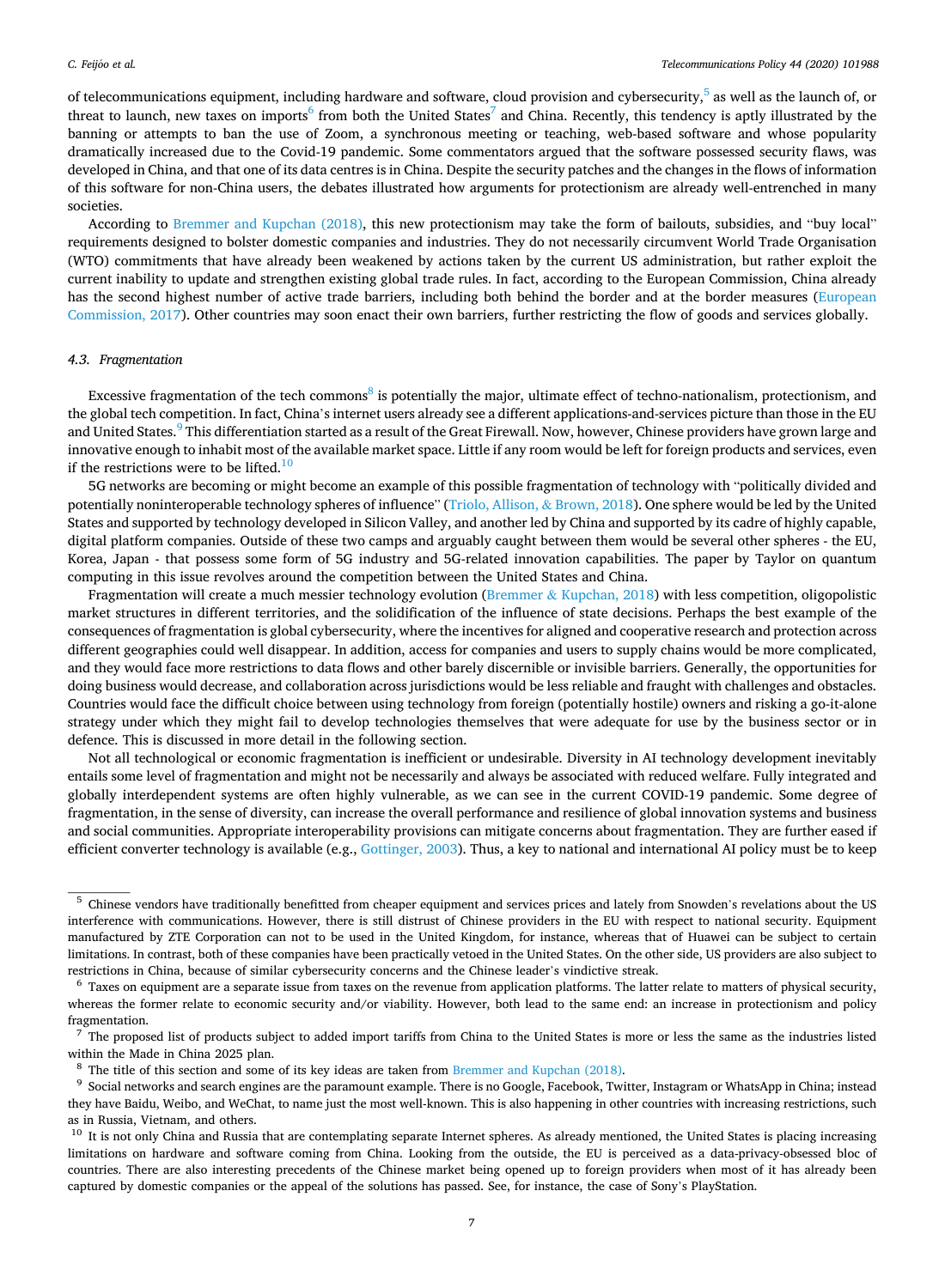the system within the boundaries of a functional level of diversity.

#### **5. International social and economic disruptions**

The main effects of infrastructural technologies, such as AI, materialise at the sectoral and macroeconomic levels rather than at the level of individual companies. In the future, if a country lags in its deployment of AI technology, its industry as a whole will face difficulties, potentially compromising the country's overall competitive position.<sup>11</sup> Echoing this concern, Kai-Fu Lee, a leading expert on AI, argues that AI will create a divide between countries.<sup>12</sup> Those countries that have AI technology will be much better off and will be able to create new value if AI is used as a means to improve rather than undermine the wellbeing of citizens. Also, countries that have large populations that allow the gathering and iteration of large volumes of data through the AI algorithm will enjoy a competitive advantage.<sup>13</sup> In contrast, countries with a large population but without technology run the danger of becoming data points in the algorithms of other country's companies. This has been termed "data colonialism" ([Harari, 2019\)](#page-12-0). Moreover, the competitive advantage of low-cost labour that propelled countries such as China to increase their income levels will no longer be an option for others because AI and robots will eventually do most of the routine work ([Frey, 2019\)](#page-12-0). Worse still, the AI-induced transformation is expected to happen at a much faster pace than any previous industrial revolution.

The combination of AI and demographics and its potential consequences of unequal job distribution and economic disruption could reshape the relationships between citizens, governments, and markets and have far-reaching implications for countries. A study by Bain on the impact of AI on jobs estimates that AI and robots may eliminate 20%–25% of current jobs in the United States by the end of the 2020s, hitting middle-to low-income workers the hardest [\(Harris, Kimson,](#page-12-0) & Schwedel, 2018). A study by PricewaterhouseCoopers (PwC) states that the share of jobs at potential risk of automation by 2020 is only 1% across twenty-nine analysed countries [\(Baccala](#page-12-0) [et al., 2018](#page-12-0), p. 2018). The [World Economic Forum \(2018b\)](#page-13-0) examined the division of labour between humans and machines in large companies in twelve industries. The study concluded that the share in total task hours performed by machines would increase from 29% in 2018 to 52% in 2025. The same report argues that if the workers at risk of losing their jobs to automation are "given significant reskilling, and a pipeline of new workers is created in schools and colleges," companies could create more new jobs than will vanish. According to McKinsey's estimates, in the case of China, 100 million workers would need to switch occupations if automation is rapidly adopted. This would be equivalent to 12% of the 2030 workforce. In any case, a significant part of the jobs at risk are in conventional industries, which still rely on public subsidies, adding pressure to and complicating the transformation. One can therefore easily imagine that political pressures might incentivise further fragmentation as an expedient tool for medium-term protection of employment. Economies that control the technologies and are skilled users will, however, be in a better position to steer the process, if required. They might delay the introduction of certain technologies through regulation while retaining the advantage of being an exporter and in control of the technological know-how.

Thus, there is fierce competition for talent<sup>14</sup> and a race to attract and locate major AI companies and start-ups to compensate for the job losses and establish the conditions for renewed economic growth. Only countries in which a large enough percentage of the population can create value will be able to escape having to depend on today's leading countries. As a consequence, an argument has emerged that this competition may lead to increased conflict, possibly to some sort of economic or other war.<sup>15</sup> This can be tentatively observed in the discussion about whether limits should be placed on where foreign, highly-skilled labour can work within a country's AI ecosystem.<sup>16</sup> Recent limitations on the physical movement of people across national boundaries invoked by Covid-19 illustrate how fragmented, protectionist policies will exacerbate the effects of displacement by preventing the free movement of skills and labour.

No review of the developments of AI and its economic effects would be complete without mentioning the growing alarm sur-rounding the potential future, but also present, dangers of AI for society ([Parnas, 2017](#page-13-0)). In fact, there is a real danger that a new arms race in the field of AI technologies could develop ([Karelov, Karliuk, Kolonin, Markotkin,](#page-12-0) & Scheftelowitsch, 2018). It is notable that the regulation of the development of AI technologies, which can have wide repercussions for society and can potentially be weaponised, is not contemplated in international law although other technologies with far-reaching impact are regulated by international agreements and conventions. At the same time, the model of international treaties or laws might not be useful to govern malicious AI, which is much easier to develop and can be used by almost anyone or any organisation.

There are multiple concerns about the potential harmful uses of AI. There is a concern that AI could eventually make people superfluous, $17$  or that AI could be used by regimes to target certain parts of their population. There is a concern that AI will be employed to expand cyberattacks and augment the threat of physical attacks, that AI will be applied to increasingly invade an individual's privacy, and that social manipulation through surveillance, persuasion, and deception will occur. And there are concerns regarding the

 $11$  On the other hand, the potential for technology to differentiate one company from the others —its strategic potential— inexorably declines as the technology becomes accessible and affordable to all, although innovators and early adopters have notable advantages.<br><sup>12</sup> [https://www.edge.org/conversation/kai\\_fu\\_lee-we-are-here-to-create](https://www.edge.org/conversation/kai_fu_lee-we-are-here-to-create) (Accessed 3 May 2020).<br><sup>13</sup> H

[www.wired.com/story/emmanuel-macron-talks-to-wired-about-frances-ai-strategy/](https://www.wired.com/story/emmanuel-macron-talks-to-wired-about-frances-ai-strategy/)(Accessed 3 May 2020).<br><sup>16</sup> <https://telos.fundaciontelefonica.com/futuro-del-trabajo/>(Accessed 3 May 2020). The United States has already announc considering placing limitations on Chinese scientists working on key projects at companies and universities in the United States. 17 Most, but not all, experts deemed this possibility too futuristic.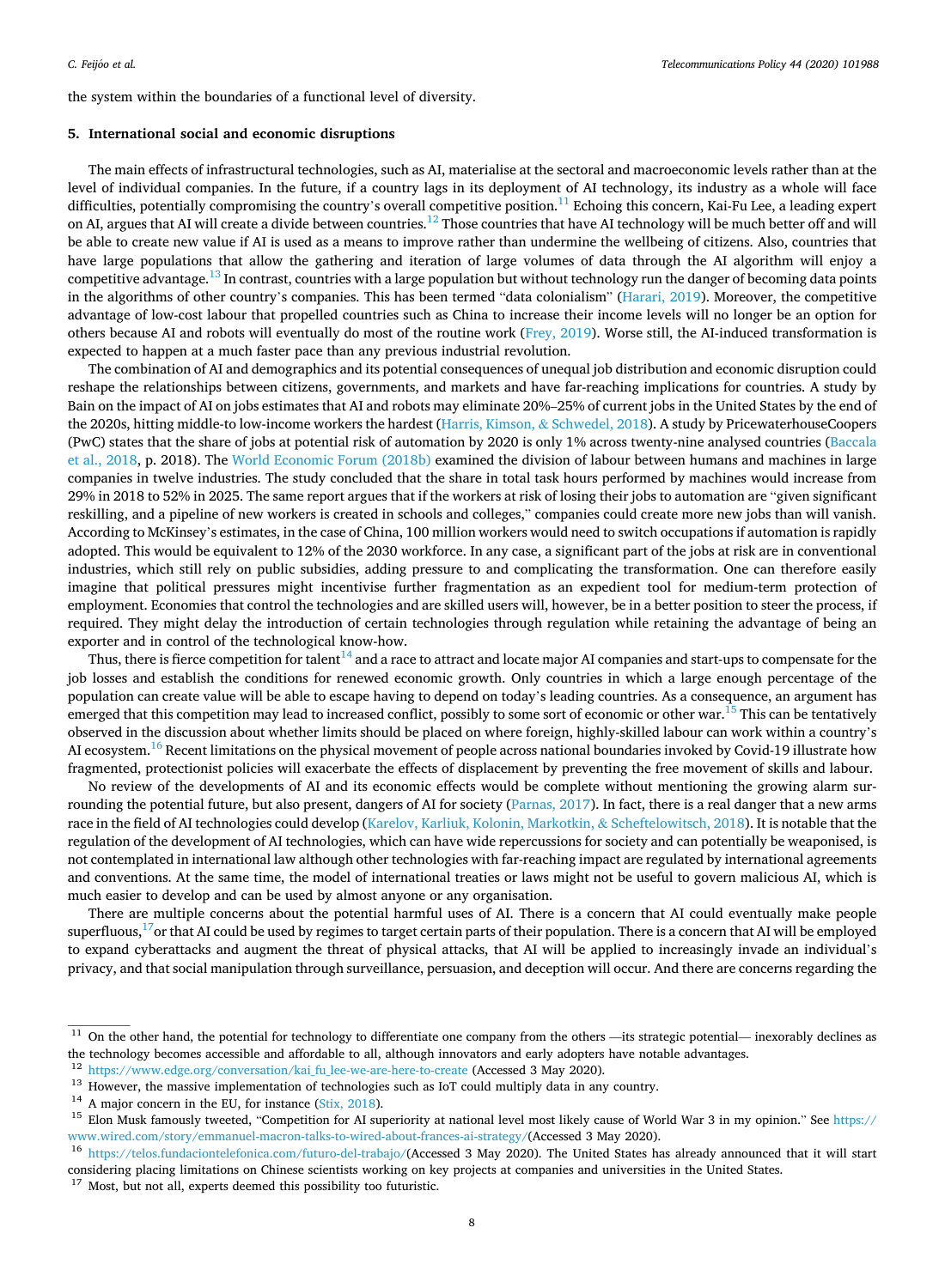application of AI methods to develop devices and systems that are untrustworthy and dangerous. Finally, the combining of AI with other technologies, such as robotics, to create lethal automatic weapons (LAWS) is alarming (see the paper by Gómez-de-Agreda in this issue).

In any case, AI, digital, physical, and political security are deeply connected and are likely to become even more so. Even at its current capability levels, AI can be used in the cyber domain to augment attacks on and in the defence of cyberinfrastructure. Its introduction into society changes the scope and scale of the attack that hackers can mount. All of these concerns are most significant in the context of authoritarian states, but may also undermine the ability of democracies to sustain truthful, public debates ([Brundage](#page-12-0)) [et al., 2018](#page-12-0)).

## **6. International perspectives on the regulation of AI**

A direct consequence of the potentially malicious usages of AI is the discussion of whether AI should be regulated now or in the near future, and, if so, whether effective regulation is even possible (see the paper by Robles in this issue). Given the pervasive implications, the principles of when it might be reasonable to regulate AI and which instruments to use are in flux. In a provocative note, [Harari](#page-12-0) [\(2019\)](#page-12-0) suggested that countries that have fallen behind in AI have only two options: to join the race and possibly develop niche AI or to regulate the uses of AI to mitigate potentially undesirable uses. In the United States, China and the EU, initiatives exist to regulate AI, but each country takes a different path.

In 2017, the US Congress proposed the FUTURE of Artificial Intelligence Act, which made provisions for an advisory committee to examine the impacts of emerging AI technologies on many aspects of life and develop proposals to address emerging concerns.<sup>18</sup> This could include policies related to the workforce, privacy, innovation, and "the development and application of unbiased AI" [\(Beishon,](#page-12-0) [2018\)](#page-12-0). Although not strictly a regulatory body, such a committee would likely have significant oversight powers. In addition, there are moves by market players towards some type of self-regulation.<sup>19</sup> This was recently reshaped in calls for external, partial regulation and calls in the United Kingdom for the industry to establish a voluntary mechanism to inform consumers when AI is being used to make significant or sensitive decisions ([House of Lords - Select Committee on Artificial Intelligence, 2018](#page-12-0)). To date, however, these have yielded little more than codes of conduct overseen by third parties, which may be government bodies. A different approach would be to have an AI ethical commitment similar to the Hippocratic Oath sworn by doctors.<sup>20</sup> However, such oaths are not binding and, unless enforced by way of regulatory or membership bodies, are likely to be prone to free-riding or non-compliance.

China has also launched several initiatives that focus on ethics-related standardisation primarily with involving driverless cars and robotics. Industries with support from government bodies typically lead these initiatives. In cities such as Shanghai and Beijing, there are even some steps to allow people to dispute incorrect information to compile social-credit records while, for instance, using the metro or crossing streets. In June 2019, China issued its first AI ethics code, the so-called Beijing AI principles [\(Beijing Academy of](#page-12-0) [Artificial Intelligence, 2019\)](#page-12-0), which are similar to others except for the preference given to society vis-à-vis individuals. Although the possible impact of the principles in areas such as privacy or individual freedoms is still unclear (concepts are usually interpreted differently in China than in Western countries), they are a first signal of some willingness within the country to discuss the ethics of AI. All in all, the general status of the rule of law remains an undergirding consideration.

In December 2017, the EU declared the need for a high level of data protection, digital rights, and ethical standards in AI and robotics [\(European Group on Ethics in Science and New Technologies, 2018\)](#page-12-0). The European Commission Communication on AI insists on ethical standards as well as preparedness for the social changes caused by AI ([European Commission, 2018](#page-12-0)). There are also calls to implement key ethical principles in AI, such as beneficence, non-maleficence, the power to decide, justice and explicability ([Floridi](#page-12-0) [et al., 2018](#page-12-0)). The EU's high-level, expert group on AI also reached the same conclusions about trustworthy AI and recommended human oversight, a fall-back plan, privacy, traceability, non-discrimination, and accountability [\(High-level Expert Group on AI, 2019](#page-12-0)). For additional details on Europe, see the paper by Vesnic-Alujevic, Nascimento, and Pólvora in this issue.

France's President Emmanuel Macron has launched the idea of three main, regulatory challenges for AI: analysis and control of significant market power; compensation for negative externalities resulting from industries that are digital rather than territorially based; and a re-examination of privacy in the context of democracy, accountability, and sovereignty.<sup>21</sup> President Macron has also proposed that the algorithms used by the French State be made public ([Ma, 2018\)](#page-12-0).

The House of Lords in the United Kingdom has also called for safeguards against the monopolisation of data by large companies [\(House of Lords - Select Committee on Artificial Intelligence, 2018\)](#page-12-0). In fact, whereas the government and companies in China take a united approach towards sovereignty, large companies in the EU and the United States challenge the provision of safety that lies in the very fabric of the social contract between citizens and states. This is particularly difficult, given that virtually all AI models necessarily include a "black box" aspect to the software that even the creators do not fully understand. However, it could be very helpful if authorities could specify a clear set of safety tests for AI applications in specific areas, not only to protect the public but also to help companies by certifying these products. Alternatively, regulators could require AI deployments in certain areas to specify clearly which

<sup>&</sup>lt;sup>18</sup> H.R.4625 - Fundamentally Understanding The Usability and Realistic Evolution of Artificial Intelligence Act of 2017 or FUTURE of Artificial Intelligence Act of 2017. Because it was not passed during that Congress, it is unlikely that it will move forward.<br><sup>19</sup> This is the case of companies such as Microsoft and Alphabet (Google), that also argue for the clash

their IP rights, trade secrets, and security ([World Economic Forum, 2018a](#page-13-0)).<br>
<sup>20</sup> [https://techcrunch.com/2018/03/14/a-hippocratic-oath-for-artificial-intelligence-practitioners/\(](https://techcrunch.com/2018/03/14/a-hippocratic-oath-for-artificial-intelligence-practitioners/)Accessed 3 May 2020).<br>
<sup>21</sup> https://www.wir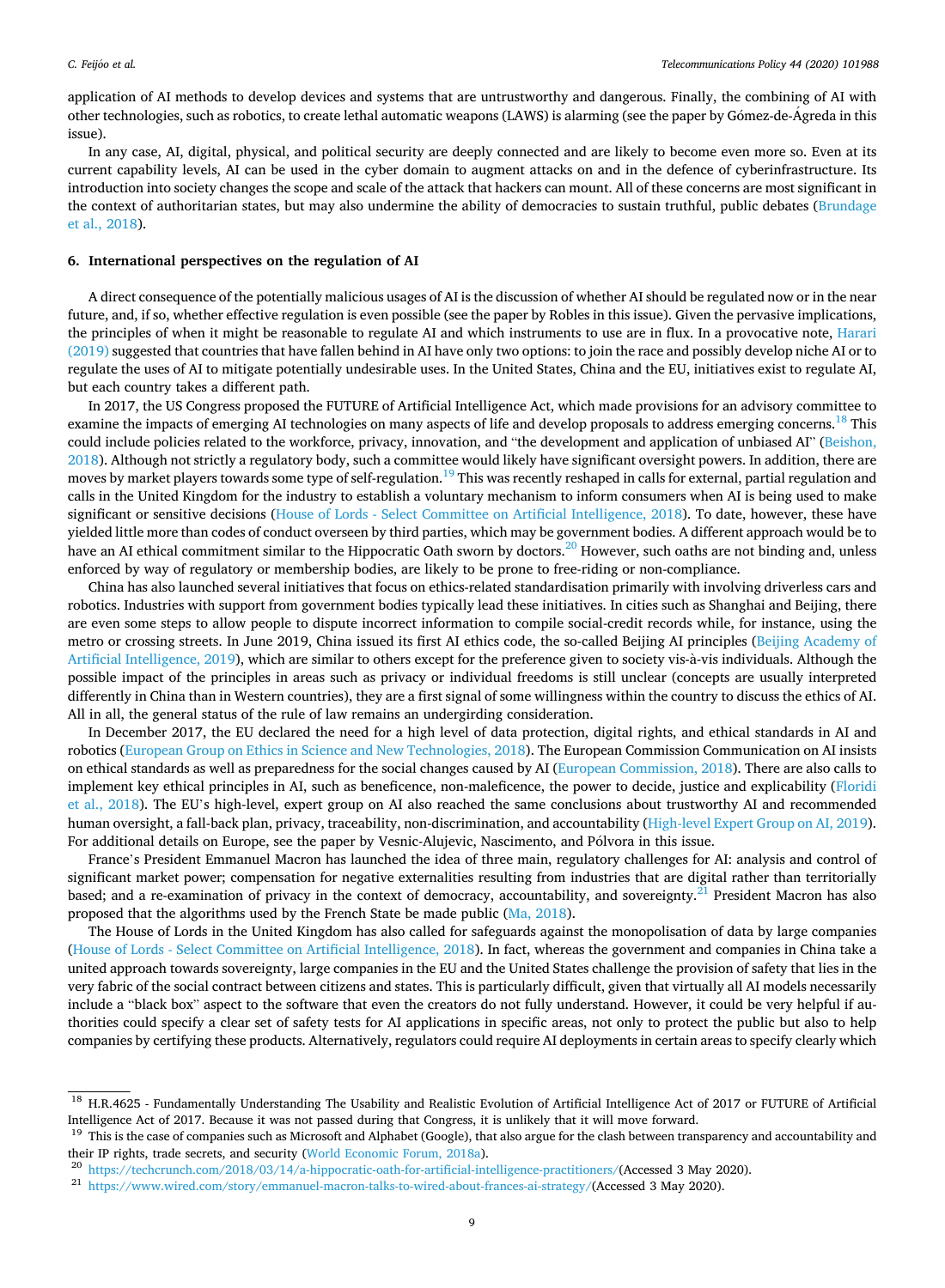safety tests have been conducted. This could be similar to the process for drug certification, which is an analogy that cautions against the possible imposition of unreasonable or inefficient costs on the industry.

Another major regulatory challenge in the realm of AI is preserving algorithm openness so that they can be checked for transparency and potential bias.<sup>22</sup> This imperative is possibly in conflict with intellectual property arrangements, in which firms might prefer to keep methods confidential, e.g., for image or voice recognition, and where these methods give them a clear competitive advantage. Openness can be guaranteed for patented inventions. However, this approach presents many problems of its own because the use of software methods is difficult to patrol, and jurisdictions vary widely regarding the extent to which software methods can be patented. In addition, the EU has argued for free and fair international trade [\(European Commission, 2017\)](#page-12-0).<sup>23</sup>

#### **7. The need for a new technology diplomacy and collaborative governance**

The large variations in political, strategic, and ethical perspectives and policies on the envisioned lawful and unlawful usage of AI among China, the United States, the EU, and other main countries, such as India, Japan, Korea or Russia, risk undermining the potential of AI to advance the common good. Many discussions among a wide variety of stakeholders are already under way on how to harness the power of AI while addressing potentially negative effects on global wellbeing. Many initiatives have emerged driven by the civic, non-profit, for-profit, and government players involved in internet governance, computing, technology policy, and multilateral organisations. These include several United Nations organisations, the Institute for Electrical and Electronics Engineers (IEEE), Open AI, Data Pop Alliance, and AI Now Institute, to name some of the more salient initiatives (Butcher & [Beridze, 2019](#page-12-0)). In addition, countless conferences and workshops by academic and professional organisations, intergovernmental organisations, non-governmental governance organisations, civil society groups, as well as industry and consulting events now regularly address artificial intelligence issues.

However, many of these important initiatives and conversations are confined to single countries, sectors, or issues. For instance, the EU has launched a set of initiatives on the ethical aspects of AI to maintain a balance between data-informed surveillance and democracy. This is viewed in the EU as part of a process towards a common, internationally recognised, ethical, and legal framework for the design, production, use, and governance of AI, robotics, and "autonomous" systems ([Philbeck, Davis,](#page-13-0) & Larsen, 2018). An additional position in the EU aims to avoid the full transfer of power from individuals to either governments or private companies. <sup>24</sup>

These initiatives are important and welcome as initial steps in a broader process to discuss and shape AI for human benefits. Like other information technologies, AI can be envisioned as a multi-layer system with technological, organisational, and societal layers that interact in bottom-up and top-down processes (e.g., Gasser & [Almeida, 2017\)](#page-12-0). The diversity and vibrancy of these initiatives stimulate a process of mutual inspiration and learning. At the same time, these discussions suffer from the absence of a sustained, integrative layer of engagement. What is missing is a sustained international dialogue that weaves threads of discussions in these many groups into a meta-narrative that addresses the broader human rights, ethical, legal, economic, and social aspects of AI, which will be clarified if AI is truly to serve the human good. We believe that this is a new role for a process that we call "new technology diplomacy."

Unlike in other emerging technological fields, such as 5G, there is currently little exploration of the possible modes for AI international collaboration. This is an unfortunate deficit at this critical juncture when there are no industry-backed, global, standardisation bodies; when the existing, conventional ICT governance methods are too slow to adapt dynamically to the ever changing technical developments; and when most of the impact of AI will be universal. In view of the increasingly confrontational situation described in previous sections., it is possible to conduct a scoping exercise to signal a realistic orientation of such a system and some of its main constituents, even though it is too early to propose an exhaustive collaboration mechanism.

The contributors to this article note the principal advantages and flexibility of polycentric models of international, collaborative governance. In a multi-stakeholder, multi-layer model, such a mechanism would be able to accommodate inter-governmental discussions and other existing or new initiatives from industry fora to existing, international institutions and civil society. The internet has been governed using a variant of collaborative, multi-stakeholder governance and overall, this model has worked well, even though it has also revealed many challenges that would have to be overcome in AI (e.g., [Mueller, 2010;](#page-13-0) [DeNardis, 2014](#page-12-0), [2020](#page-12-0)). In principle, international collaborative governance offers several benefits (Ansell & [Gash, 2007](#page-12-0)). First, it helps avoid the high costs of adversarial policy making and promotes the development of more productive relationships among stakeholders. Specifically, it offers geopolitical adversaries a legitimate platform to engage in productive discussions. Second, it fosters synergy among nations and firms in the

<sup>&</sup>lt;sup>22</sup> Deep learning can be problematic in terms of transparency. According to Pedro Domingos, "The best learning algorithms are these neural network-based ones inspired by what we find in humans and animals. These algorithms are very accurate as they can understand the world based on a lot of data at a much more complex level than we can. But they are completely opaque. Even we, the experts, don't understand exactly how they work. We only know that they do. So, we should not allow only algorithms which are fully explainable. It is hard to capture the whole complexity of reality and keep things at the same time accurate and simple." See [http://www.spiegel.de/international/world/pedro-domingos-on-the-arms-race](http://www.spiegel.de/international/world/pedro-domingos-on-the-arms-race-in-artificial-intelligence-a-1203132.html)[in-artificial-intelligence-a-1203132.html](http://www.spiegel.de/international/world/pedro-domingos-on-the-arms-race-in-artificial-intelligence-a-1203132.html) (Accessed 3 May 2020). For this reason, some experts argue for more fundamental research into how deep learning works.<br><sup>23</sup> There are also some other EU-specific difficulties because, in essence, the digital, single market is not in place. Referring to cybersecurity, they

can be summarised as: (1) lack of funding for companies to scale up, (2) fragmentation of European industry, (3) strong dependence on non-EU providers, (4) misalignment between public R&D programs and market needs, (5) regulatory fragmentation, and (6) lack of common stand-ardisation and procurement requirements across member states ([Rivera et al., 2017](#page-13-0)).<br><sup>24</sup> In the words of French President Macron, "avoiding the opaque privatisation of AI or its potentially despotic usage." See http://www

[sciencemag.org/news/2018/03/emmanuel-macron-wants-france-become-leader-ai-and-avoid-dystopia](http://www.sciencemag.org/news/2018/03/emmanuel-macron-wants-france-become-leader-ai-and-avoid-dystopia) (Accessed 3 May 2020).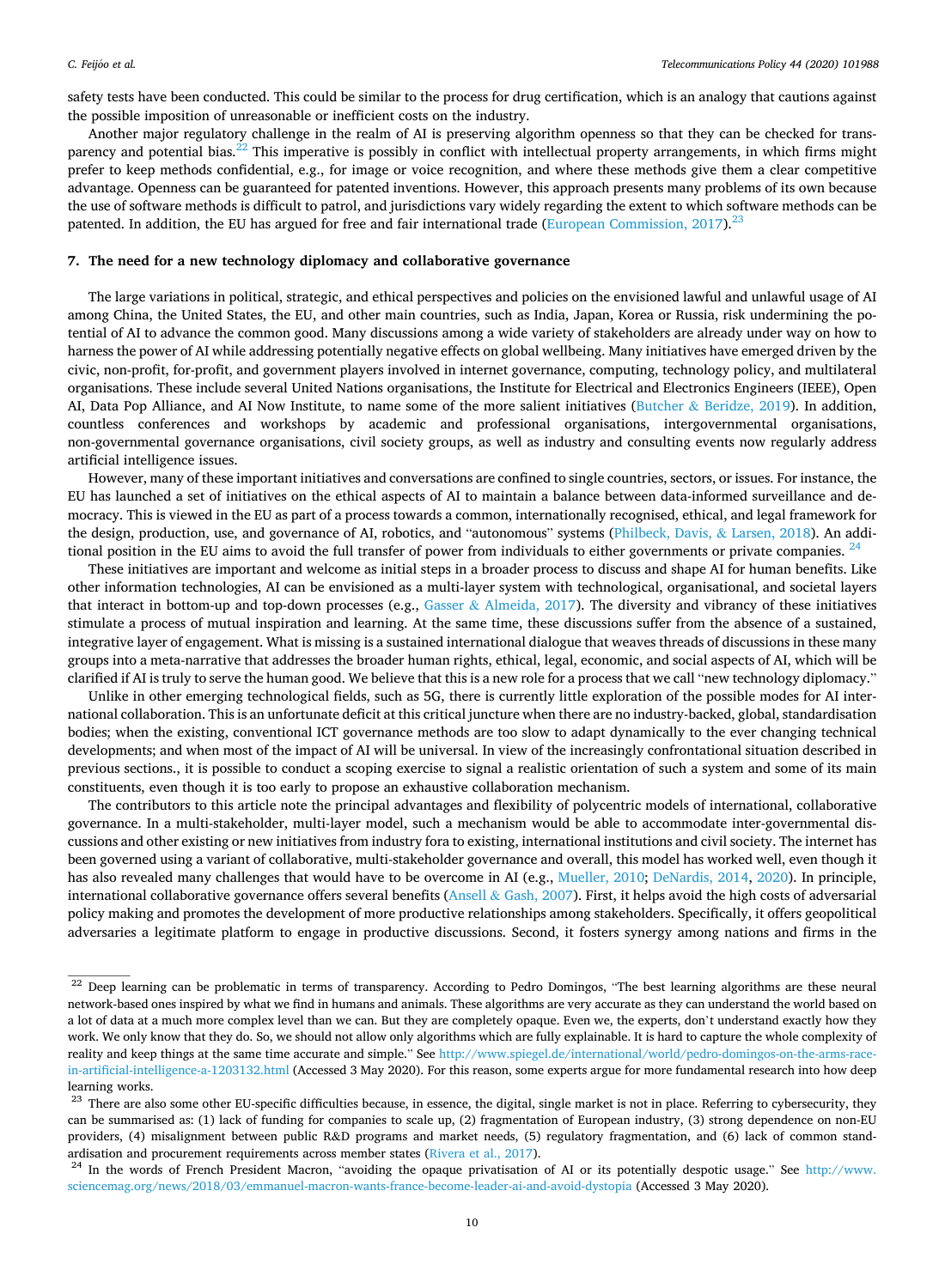development of AI, especially in standards setting, knowledge diffusion, and applications. Third, international collaborative governance can monitor and address the risks of harmful, AI-based applications. This allows the global society to benefit from AI while minimizing its potential threats, including the risk of a cataclysmic event which, according to a warning by Stephen Hawking, can only avoided if AI is "strictly and ethically controlled."<sup>25</sup>

We term this overarching approach "new technology diplomacy," - a renewed kind of international engagement aimed at transcending narrow national interests and seeks to shape a global set of principles. This process would complement existing decentralised discussions and would ideally serve as an integrating fabric. It would be sufficiently flexible to allow for competition between differentiated policy approaches while also offering opportunities for mutual inspiration, comparative learning, and harmonisation. Ideally, such a larger vision beyond that of conventional diplomacy would allow the provision of guidance, reconcile bottom-up and top-down initiatives from interested parties, and, eventually, lead to an international constitutional charter for AI.

New technology diplomacy would allow addressing both the generic aspects of AI and the sector-specific applications. Because much of AI and IT are dual and multi-use technologies, it would also allow engaging in civil and security concerns. In the joint efforts to build international, collaborative governance, pioneering stakeholders may start with informal and humble initiatives to build momentum. These diplomacy efforts, however, should place a special focus on strengthening the determinants of effectiveness, including the willingness to collaborate with a shared understanding of what collective efforts can achieve: trust, communication, mutual respect, and leadership (Scott & [Thomas, 2017\)](#page-13-0).

Many experts agree that cooperation between countries is the most powerful means to avoid the negative repercussions of technonationalism, protectionism, and fragmentation ([Lee, 2019](#page-12-0)). Technology and innovation have already become key topics in international relationships, particularly in relation to AI. Policy and regulation<sup>26</sup> are the key constituents of future decisions about AI. <sup>27</sup> In the following, a brief discussion of some of the existing and/or more immediate forms of cooperation are presented. The objective is to illustrate the feasibility of an international, collaborative governance and the potential for a new technology diplomacy.

Within this new framework for technology diplomacy, there are basically two generic modes of direct cooperation through technology: one from research and the other from institutions with global interests. Research today is already global. Yet, there are still a number of fundamental challenges<sup>28</sup> in AI where collaboration would allow for strengthened results that would bring global benefits [\(Leijten, 2019](#page-12-0)). But large firms in AI are also international and aim to grow to become truly global in their geographical reach. They could become dominant in the markets supported by the countries and regions to which they belong  $^{29}$  in a privatised and competitive model of global innovation. In both cases, the prevention of malicious usages of AI is part of the cooperation. There are important commonalities across jurisdictions in this domain where joint prevention and mitigation strategies can be found. In fact, several practical, related avenues for cooperation already exist and could be adapted to AI. They include participation with and learning from the cybersecurity community, standardisation of best practices, red teaming, formal verification, and the responsible disclosure of vulnerabilities. Also included are the development of security tools and secure hardware, the pre-publication of risk assessment in technical areas of special concern, sharing regimes that favour safety and security, and the promotion of a culture of responsibility through education, ethical statements, standards, framings, norms, and expectations ([Brundage et al., 2018\)](#page-12-0). Collective understanding and dialogue will benefit all interested parties, but coordination is the most difficult challenge.<sup>30</sup>

One high-level question is whether existing institutions can be modified to address AI global challenges with a local/regional impact. It seems relevant here to strengthen domestic R&D in collaboration with academic and R&D institutions from across the world.

<sup>25</sup>"Six Dangerous Risks of Artificial Intelligence", by Mike Thom, April 7, 2020, *Built In*, available at [https://builtin.com/artificial-intelligence/](https://builtin.com/artificial-intelligence/risks-of-artificial-intelligence) [risks-of-artificial-intelligence](https://builtin.com/artificial-intelligence/risks-of-artificial-intelligence). This article also quotes Elon Mask as saying that "AI is far more dangerous than nukes."

 $26$  Regulation has, strictly speaking, failed to tackle the subset of issues related to privacy within new technologies such as AI or big data (Gómez-Barroso, Feijóo, & Martínez, 2017). The EU is also perceived abroad as leaning on privacy and antitrust regulation just because of its

industry shortcomings. See [https://www.edge.org/conversation/kai\\_fu\\_lee-we-are-here-to-create](https://www.edge.org/conversation/kai_fu_lee-we-are-here-to-create) (Accessed 3 May 2020).<br><sup>27</sup> According to Bruce Schneier, legislation itself will not be enough, because, as the Snowden case has law, law can also subvert technology. See <http://nymag.com/selectall/2017/01/the-internet-of-things-dangerous-future-bruce-schneier.html> (Accessed 3 May 2020).<br><sup>28</sup> Experts highlight that the current developments in AI are based on relatively old algorithms. Advances in AI need breakthroughs in areas such as

human, common-sense knowledge, extraction of semantics, use of small data to solve problems, knowledge graphs, machine learning for both knowledge and behaviour, machine teaching, and algorithm explainability.<br><sup>29</sup> In the words of France's President Macron, "When you look at artificial intelligence today, the two leaders are the US and China. In the US, it

entirely driven by the private sector, large corporations, and some startups dealing with them. All the choices they will make are private choices that deal with collective values […] On the other side, Chinese players collect a lot of data driven by a government whose principles and values are not ours. And Europe has not exactly the same collective preferences as US or China. If we want to defend our way to deal with privacy, our collective preference for individual freedom versus technological progress, integrity of human beings and human DNA, if you want to manage your own choice of society, your choice of civilisation, you have to be able to be an acting part of this AI revolution". See [https://www.wired.com/story/emmanuel-](https://www.wired.com/story/emmanuel-macron-talks-to-wired-about-frances-ai-strategy/)

[macron-talks-to-wired-about-frances-ai-strategy/\(](https://www.wired.com/story/emmanuel-macron-talks-to-wired-about-frances-ai-strategy/)Accessed 3 May 2020). 30 It has been claimed that this is not the first time humanity has risen to meet such a challenge: "The NATO conference at Garmisch in 1968 created consensus around the growing risks from software systems, and sketched out technical and procedural solutions to address over-run, overbudget, hard-to-maintain and bug-ridden critical infrastructure software, resulting in many practices which are now mainstream in software engineering; the NIH conference at Asilomar in 1975 highlighted the emerging risks from recombinant DNA research, promoted a moratorium on certain types of experiments, and initiated research into novel streams of biological containment, alongside a regulatory framework such research could feed into" ([Brundage et al., 2018\)](#page-12-0).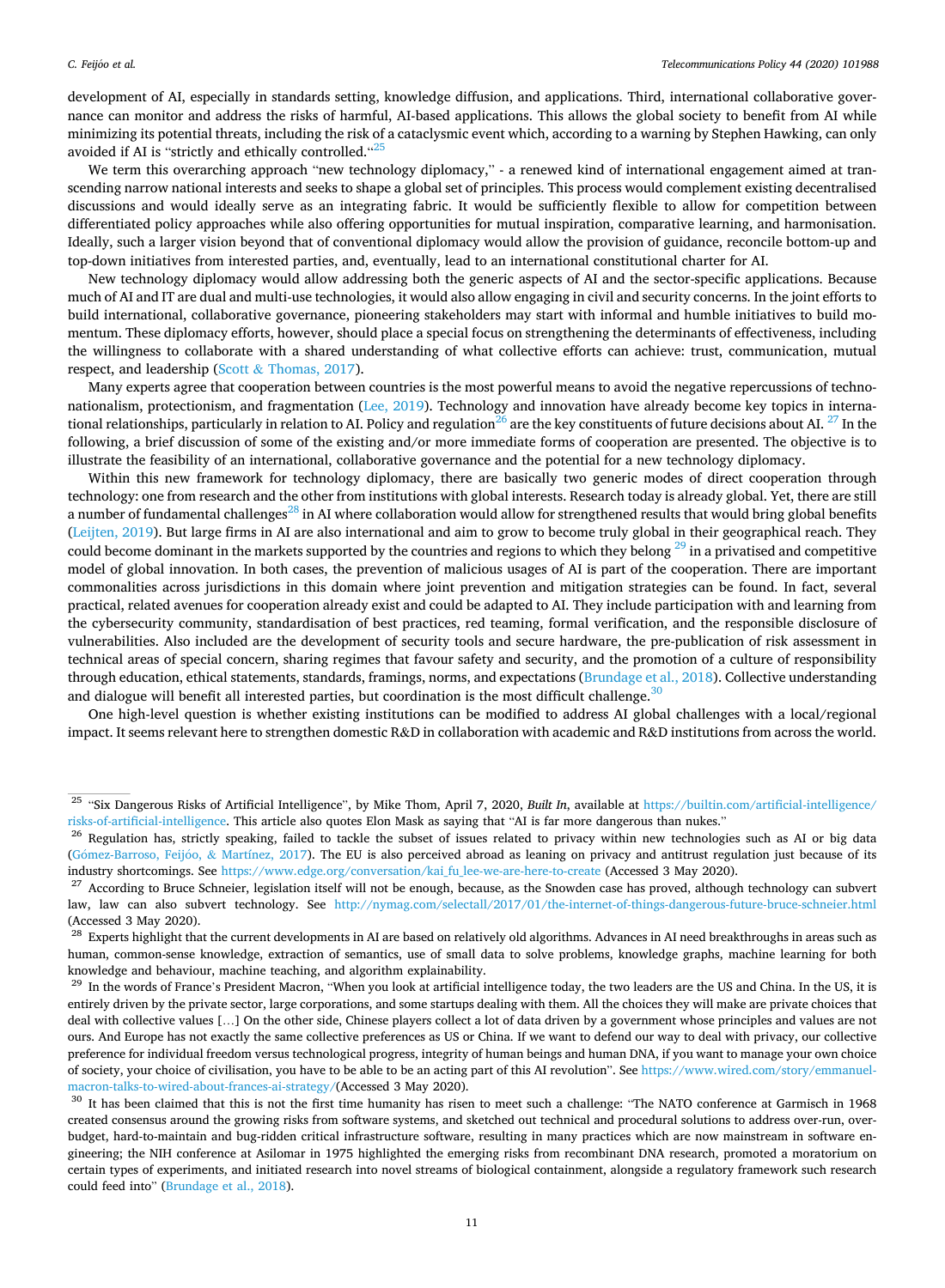But diplomatic processes that strengthen such exchanges of knowledge would need to evolve. Several countries have such existing mechanisms for emerging technologies. Would AI be just another stream? Because AI algorithms typically deal with large amounts of data, how should such collaborations be crafted when taking into consideration national sensitivities and regulation around data privacy and localisation? For the latter, national foreign policy and a collective approach across diplomatic regimes should address whether new mechanisms are required. Would existing multi-lateral mechanisms, such as the Budapest Convention, be sufficient? If yes, would the scope and charter need to be modified in the context of AI?

Essential elements in such a new technology diplomacy initiative would include having a sufficient number of countries on board to achieve a critical mass. We envision that this process could evolve organically and parallel more decentralised initiatives. In many jurisdictions, this would require reshaping domestic foreign policy-related institutions and strengthening human resource capabilities and processes so that these are in coherence with emerging implications of AI for national sovereignty. AI's implications for foreign policy require a comprehensive approach that links national and international institutions; it cannot be addressed adequately merely by having an AI expert in the foreign policy process. Thus, as mentioned, an effective approach should include not only foreign policy civil servants but multiple stakeholders from the private sector, academia, and various relevant branches of the government. In many instances, the adoption of such an approach would require significant reform at the national level, because most foreign-related ministries, especially in developing countries, work in a siloed manner.

New technology diplomacy in AI will require going beyond formal, multi-lateral institutions and instruments such as treaties. There are several sectoral organisations outside the UN system that work effectively with member countries to achieve their objectives. An example is the Financial Action Task Force (FATF),  $31$  an intergovernmental policy-making body that has levels of membership for countries based on their acceptance of processes mandated by it to achieve its objectives of "preventing illegal financial activities and the harm they cause to society." It does so by generating the necessary political will to bring about national legislative and regulatory reforms in these areas. Similar structures and institutions may need to be designed to advance the tasks and objectives of technology diplomacy. Because the scope of AI cuts across various domains, the proposed design of intergovernmental policy-making bodies should include at least technology experts and private sector and human rights organisations.

New technology diplomacy could unfold initially as a series of meetings, possibly even a global conference on AI. Lessons could be drawn from previous experiences, such as the two World Summits on the Information Society (WSIS) convened under United Nations auspices; the establishment of the World Trade Organisation (WTO) or the International Atomic Energy Agency (IAEA). The latter was convened during a time of great international tension and conflict. However, the traditional inter-governmental model falls short of the envisioned open process that involves multiple stakeholders and hence needs to be augmented with complementary modes. It would be possible to establish "corporate diplomats" (recognizing the de facto influence of large technology corporations) and "citizen diplomats" in addition to known government diplomats. Although existing organisations, such as the G20, the OECD, or UN organisations could take on some of the tasks, we believe that a dedicated organisation would better be able to address the challenges.

An additional interesting component of such cooperation would be its openness. Openness would help, for instance, to achieve accountability and transparency in the algorithms within AI and would avoid the full privatisation of research outcomes. Complementary data ethics<sup>32</sup> and governance schemes would need to be developed, especially if data needed to be shared across participants located in different jurisdictions. Ethical challenges for data governance include consent, ownership, privacy, delegation, and re-sponsibility (Taddeo & [Floridi, 2018](#page-13-0)). More precisely, data exchanges would be needed to tackle global challenges more effectively in areas where AI can play a key role, for example, in healthcare, $33$  quality of life, or sustainability and climate change.

The task of AI-based technology diplomacy would need experts that are not only well versed in the conventional, foreign policy domain but also in the technology domain and its implications for business, society, and nations. Such personnel may not be readily available through a traditional process of civil servant selection. Their tasks would include, among others: (i) formulating relevant national policies and the position of the government in areas where AI intersects with international relations within the domestic security and ethical framework; (ii) creating the environment for such AI-contextualised policies to be accepted through appropriate communication and discussions at various levels with the involvement of a variety of actors, such as civil society, academia, and media; (iii) working with bilateral and multilateral agencies, reviewing different agendas, and coming up with acceptable norms for behaviour and review processes for AI-based transnational systems; and (iv) coordinating the implementation of such norms through formal mechanisms such as agreements, treaties, and informal mechanisms, such as confidence-building measures,<sup>34</sup> research studies, grants, etc.

## **8. Conclusion**

AI promises tremendous benefits for humanity that will affect nearly all areas of work and daily life. AI is being widely diffused, and its power is rapidly increasing and being supported by enabling technological and social conditions. Many promising applications are emerging across many industries. At the same time, AI also offers many opportunities for abuse. Recognizing this hybrid nature, many

 $\frac{31}{12}$  <http://www.fatf-gafi.org>.<br>  $\frac{32}{12}$  See an interesting proposal at [Loukides, Mason, and Patil \(2018\).](#page-12-0)<br>  $\frac{32}{12}$  See an interesting proposal at Loukides, Mason, and Patil (2018).<br>  $\frac{33}{12}$  The case of petitors in comprehensive national strength today—but also among a larger group of AI players, including Canada, France, Germany, India, Israel, Japan, Russia, South Korea, and the United Kingdom.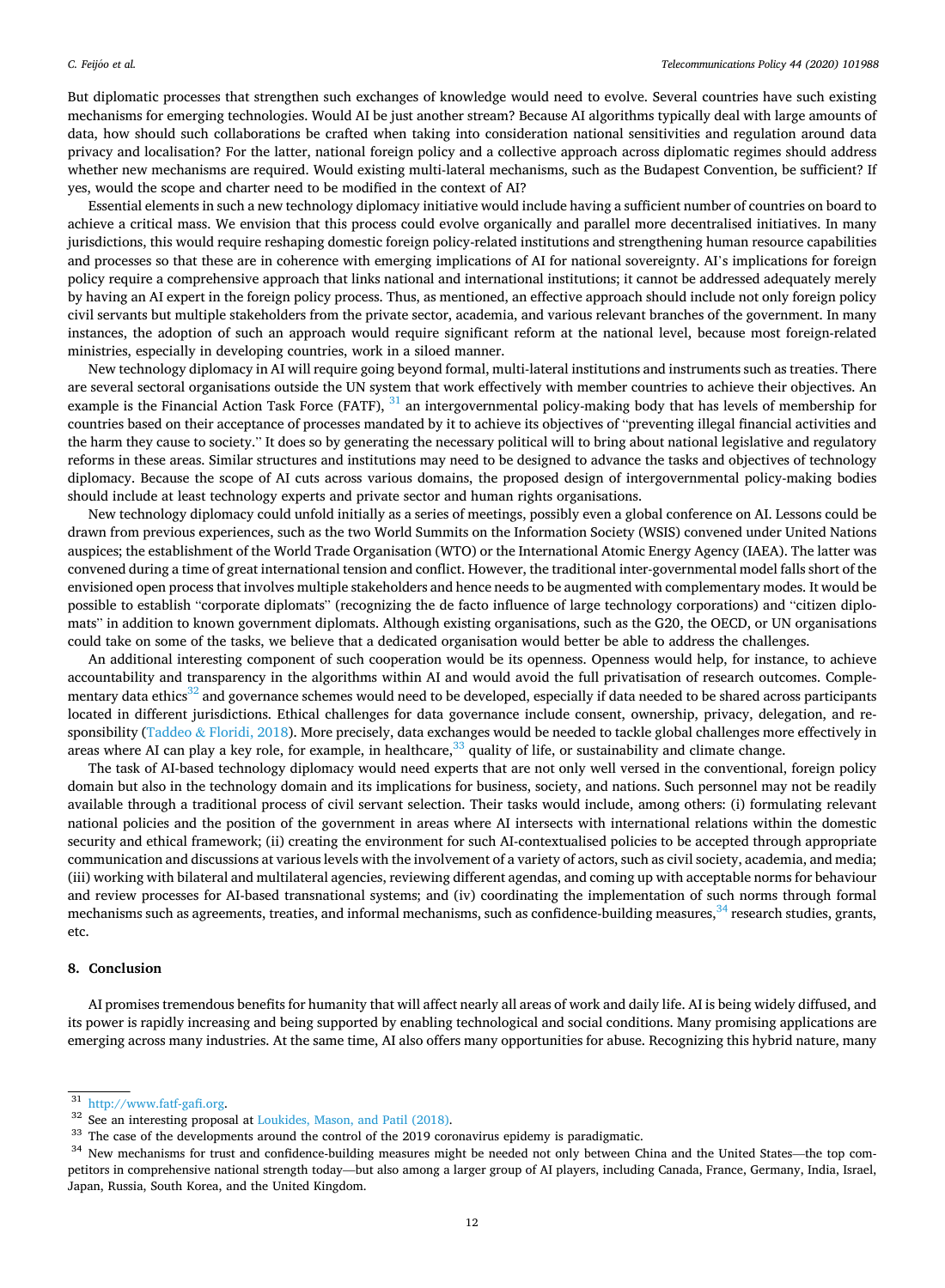<span id="page-12-0"></span>initiatives among civil sector organisations, non-profits, businesses, non-government and government organisations are under way to address the pressing technical, economic, ethical, and societal issues. These discussions unfold currently in an environment of decreased trust in global collaboration. Tech-nationalism, protectionism, and dysfunctional fragmentation might undermine the benefits AI can bring while increasing the risk of abuse by state and non-state players. We believe that a new technology diplomacy, envisioned as a multi-stakeholder, multi-layer, bottom-up and top-down process is needed to weave the many existing initiatives into a broader narrative. A critical mass of visionary leaders in government, corporations, non-profit organisations, research institutions, and initiatives on the ground can make a difference. This will not be an easy nor a straightforward process, but it is necessary to realise the full benefits of AI for the largest number possible.

#### **References**

A web of silk. (2018). *The economist*. Retrieved from <https://www.economist.com/china/2018/05/31/china-talks-of-building-a-digital-silk-road>.

[Ansell, C., & Gash, A. \(2007\). Collaborative governance in theory and practice.](http://refhub.elsevier.com/S0308-5961(20)30080-X/sref2) *Journal of Public Administration Research and Theory, 18*(4), 543–571.

Baccala, M., Curran, C., Garett, D., Likens, S., Rao, A., Ruggles, A., et al. (2018). *AI predictions: 8 insights to shape business strategy*. PwC. Retrieved from [https://www.](https://www.pwc.com/us/en/advisory-services/assets/ai-predictions-2018-report.pdf) [pwc.com/us/en/advisory-services/assets/ai-predictions-2018-report.pdf](https://www.pwc.com/us/en/advisory-services/assets/ai-predictions-2018-report.pdf).

[BeijingAcademy of Artificial Intelligence. \(2019\).](http://refhub.elsevier.com/S0308-5961(20)30080-X/sref4) *Beijing AI principles*. Beijing, China.

Beishon, M. (2018). Is it time to regulate artificial intelligence? *InterMedia, 45*(4), 20–24. Retrieved from [http://www.iicom.org/images/iic/intermedia/Jan-2018/im](http://www.iicom.org/images/iic/intermedia/Jan-2018/im-jan018-artificial-intelligence.pdf)[jan018-artificial-intelligence.pdf](http://www.iicom.org/images/iic/intermedia/Jan-2018/im-jan018-artificial-intelligence.pdf).

Bremmer, I. A. N., & Kupchan, C. (2018). *Top risks 2018*. Retrieved from [https://www.eurasiagroup.net/files/upload/Top\\_Risks\\_2018\\_Report.pdf.](https://www.eurasiagroup.net/files/upload/Top_Risks_2018_Report.pdf)

Brundage, M., Avin, S., Clark, J., Toner, H., Eckersley, P., Garfinkel, B., et al. (2018). *The malicious use of artificial intelligence: Forecasting, prevention, and mitigation*  authors are listed in order of contribution design direction. Future of Humanity Institute. Retrieved from [https://img1.wsimg.com/blobby/go/3d82daa4-97fe-4096-](https://img1.wsimg.com/blobby/go/3d82daa4-97fe-4096-9c6b-376b92c619de/downloads/1c6q2kc4v_50335.pdf) [9c6b-376b92c619de/downloads/1c6q2kc4v\\_50335.pdf.](https://img1.wsimg.com/blobby/go/3d82daa4-97fe-4096-9c6b-376b92c619de/downloads/1c6q2kc4v_50335.pdf)

[Butcher, J., & Beridze, I. \(2019\). What is the state of artificial intelligence governance globally?](http://refhub.elsevier.com/S0308-5961(20)30080-X/sref8) *The RUSI Journal, 164*(5–6), 88–96.

CBInsights. (2018). *[Top AI trends to watch in 2018](http://refhub.elsevier.com/S0308-5961(20)30080-X/sref9)*. CBInsights.

Couldry, N., & Mejias, U. A. (2019). *[The costs of connection: How data is colonizing human life and appropriating it for capitalism](http://refhub.elsevier.com/S0308-5961(20)30080-X/sref10)*. Stanford, CA: Stanford University Press. Craglia, M., Annoni, A., Benczur, P., Bertoldi, P., Delipetrev, P., De Prato, G., … Tuomi, I. (2018). *Artificial intelligence - a European perspective*. EUR 29425 EN. Luxembourg: Publications Office, ISBN 978-92-79-97217-1.<https://doi.org/10.2760/11251>. doi:10.2760/11251, JRC113826.

DeNardis, L. (2014). *The global war for internet governance*[. New Haven, CT: Yale University Press.](http://refhub.elsevier.com/S0308-5961(20)30080-X/sref12)

DeNardis, L. (2020). *[The internet in everything: Freedom and security in a world with no off switch](http://refhub.elsevier.com/S0308-5961(20)30080-X/sref13)*. New Haven, CT: Yale University Press.

Engstrom, J. (2018). *[Systems confrontation and system destruction warfare](http://refhub.elsevier.com/S0308-5961(20)30080-X/sref14)*. Rand Corporation.

- European Commision. (2016). *Regulation (EU) 2016/679 of the European Parliament and of the Council of 27 April 2016 on the protection of natural persons with regard to the processing of personal data and on the free movement of such data, and repealing Directive 95/46/EC (General Data Protection Regulation)*. Available at: [https://eur](https://eur-lex.europa.eu/eli/reg/2016/679/oj)[lex.europa.eu/eli/reg/2016/679/oj](https://eur-lex.europa.eu/eli/reg/2016/679/oj).
- European Commission. (2017). *Report from the commission to the European parliament and the council on trade and investment barriers https://doi.org/10.1002/* [ejoc.201200111](https://doi.org/10.1002/ejoc.201200111). Brussels.

European Commission. (2018). *[Artificial intelligence for Europe - COM\(2018\) 237 final](http://refhub.elsevier.com/S0308-5961(20)30080-X/sref17)*. Brussels: European Comission.

European Group on Ethics in Science and New Technologies. (2018). *Statement on artificial intelligence, robotics and autonomous systems*. Luxembourg: Publication Office of the European Union: European Comission. https://doi.org/10.2777/53185

Fabre, G. (2018). *China digital transformation: Why is artificial intelligence a priority for Chinese R&D? Paris*. HAL archives-ouvertes. fr HAL Id: halshs-01818508. Retrieved from <https://halshs.archives-ouvertes.fr/halshs-01818508v2/document>.

Feijóo, C., Song, J., Ramos, S., Armuña, C., Arenal, A., Ferré, X., et al. (2019). *[A study of the artificial intelligence innovation ecosystem in China](http://refhub.elsevier.com/S0308-5961(20)30080-X/sref20)*. Luxembourg: Publication [Office of the European Union: Joint Research Centre. European Commission](http://refhub.elsevier.com/S0308-5961(20)30080-X/sref20).

[Fischer, S. \(2018\). Artificial Intelligence : China](http://refhub.elsevier.com/S0308-5961(20)30080-X/sref21)'s high-tech ambitions. *CSS Analyses in Security Policy*, (220), 1–4.

Floridi, L., Cowls, J., Beltrametti, M., Chatila, R., Chazerand, P., Dignum, V., et al. (2018). AI4People - an ethical framework for a good AI Society : Opportunities , risks , principles , and recommendations. *Minds and Machines, 32*(December), 1–24. [https://doi.org/10.1093/hmg/ddy137/4972370.](https://doi.org/10.1093/hmg/ddy137/4972370)

Frey, C. B. (2019). *[The technology trap: Capital, labor, and power in the age of automation](http://refhub.elsevier.com/S0308-5961(20)30080-X/sref23)*. Princeton, NJ: Princeton University Press.

Garfinkel, S., Matthews, J., Shapiro, S. S., & Smith, J. M. (2017). Toward algorithmic transparency and accountability. Communications of the ACM, 60(9). [https://doi.](https://doi.org/10.1145/3125780) [org/10.1145/3125780,](https://doi.org/10.1145/3125780) 5–5.

[Gasser, U., & Almeida, V. A. F. \(2017\). A layered model for AI governance.](http://refhub.elsevier.com/S0308-5961(20)30080-X/sref25) *IEEE Internet Computing, 21*(6), 58–62.

Godement, F., Stanzel, A., Przychodniak, M., Drinhause, K., Knight, A., & Kania, E. (2018). *The China dream goes digital: Technology in the age of Xi*. European Council on Foreign Relations. Retrieved from [https://www.ecfr.eu/publications/summary/the\\_china\\_dream\\_digital\\_technology\\_in\\_the\\_age\\_of\\_xi](https://www.ecfr.eu/publications/summary/the_china_dream_digital_technology_in_the_age_of_xi).

- Gold, M. (2018). *Of silicon and silk*. Retrieved <https://eiuperspectives.economist.com/eiu-perspectives-series/silicon-and-silk>. (Accessed 12 November 2018).
- Gómez-Barroso, J. L., Feijóo, C., & Martínez, D. F. (2017). Política antes que regulación: La protección de la información personal en la era del big data. *Economia [Industrial](http://refhub.elsevier.com/S0308-5961(20)30080-X/sref28)*, 113–119.

[Gottinger, H.-W. \(2003\).](http://refhub.elsevier.com/S0308-5961(20)30080-X/sref29) *Economies of networks*. London: Routledge.

- Griffiths, J. (2018). China is exporting the Great Firewall as internet freedom declines around the world. Retrieved [https://edition.cnn.com/2018/11/01/asia/](https://edition.cnn.com/2018/11/01/asia/internet-freedom-china-censorship-intl/index.html)  [internet-freedom-china-censorship-intl/index.html](https://edition.cnn.com/2018/11/01/asia/internet-freedom-china-censorship-intl/index.html). (Accessed 13 November 2018).
- [Harari, Y. \(2019\). Who will win the AI race?](http://refhub.elsevier.com/S0308-5961(20)30080-X/sref31) *Foreign Policy*, (Winter), 52–55.

Harris, K., Kimson, A., & Schwedel, A. (2018). *[Labor 2030: The collision of demographics, automation and inequality](http://refhub.elsevier.com/S0308-5961(20)30080-X/sref32)*.

High-level expert group on AI. (2019). *ethics guidelines for trustworthy AI. Brussels: European comission*. Retrieved from [https://ec.europa.eu/digital-single-market/en/](https://ec.europa.eu/digital-single-market/en/news/ethics-guidelines-trustworthy-ai) [news/ethics-guidelines-trustworthy-ai.](https://ec.europa.eu/digital-single-market/en/news/ethics-guidelines-trustworthy-ai)

House of Lords - Select Committee on Artificial Intelligence. (2018). *AI in the UK: Ready, willing and able? House of Lords*. Retrieved from [https://publications.](https://publications.parliament.uk/pa/ld201719/ldselect/ldai/100/100.pdf) [parliament.uk/pa/ld201719/ldselect/ldai/100/100.pdf.](https://publications.parliament.uk/pa/ld201719/ldselect/ldai/100/100.pdf)

Inside Africa's increasingly lucrative surveillance market. (2020). *The Africa Report*. Retrieved from [https://www.theafricareport.com/22841/inside-africas](https://www.theafricareport.com/22841/inside-africas-increasingly-lucrative-surveillance-market/)[increasingly-lucrative-surveillance-market/.](https://www.theafricareport.com/22841/inside-africas-increasingly-lucrative-surveillance-market/)

Jin, D. Y. (2015). *[Digital platforms, imperialism and political culture](http://refhub.elsevier.com/S0308-5961(20)30080-X/sref36)*. New York: Routledge.

Kania, E. (2017). China is on a whole-of-nation push for AI. The US must match it. *Cyber Warfare, 10*–*12*. <https://doi.org/10.1016/B978-0-12-803843-7.00083-1>.

Karelov, S. V., Karliuk, M. V., Kolonin, A. G., Markotkin, N.М., & Scheftelowitsch, D. R. (2018). *[International and social impact of artificial intelligence technologies](http://refhub.elsevier.com/S0308-5961(20)30080-X/sref38)*. [Moscow: Russian International Affairs Council \(RIAC\)](http://refhub.elsevier.com/S0308-5961(20)30080-X/sref38).

Lee, K.-F. (2018). *[AI superpowers: China, Silicon Valley, and the new world order](http://refhub.elsevier.com/S0308-5961(20)30080-X/sref39)*. Amazon.

Lee, K.-F. (2019). *Artificial intelligence is powerful*—*and misunderstood. Here's how we can protect workers*. Retrieved January 12, 2019 [http://amp.timeinc.net/time/](http://amp.timeinc.net/time/5501056/artificial-intelligence-protect-workers) [5501056/artificial-intelligence-protect-workers](http://amp.timeinc.net/time/5501056/artificial-intelligence-protect-workers).

Leijten, J. (2019). *[Science, technology and innovation diplomacy: A way forward for Europe](http://refhub.elsevier.com/S0308-5961(20)30080-X/sref41)*. Brussels: Institute of European Studies.

Loukides, M., Mason, H., & Patil, D. (2018). *Data's day of reckoning*. Retrieved<https://www.oreilly.com/ideas/datas-day-of-reckoning>. (Accessed 5 August 2018). Ma, A. (2018). *L'[intelligence artificielle en chine: Un](http://refhub.elsevier.com/S0308-5961(20)30080-X/sref43)* �*etat des lieux*. Fondation pour L'innovation Politique.